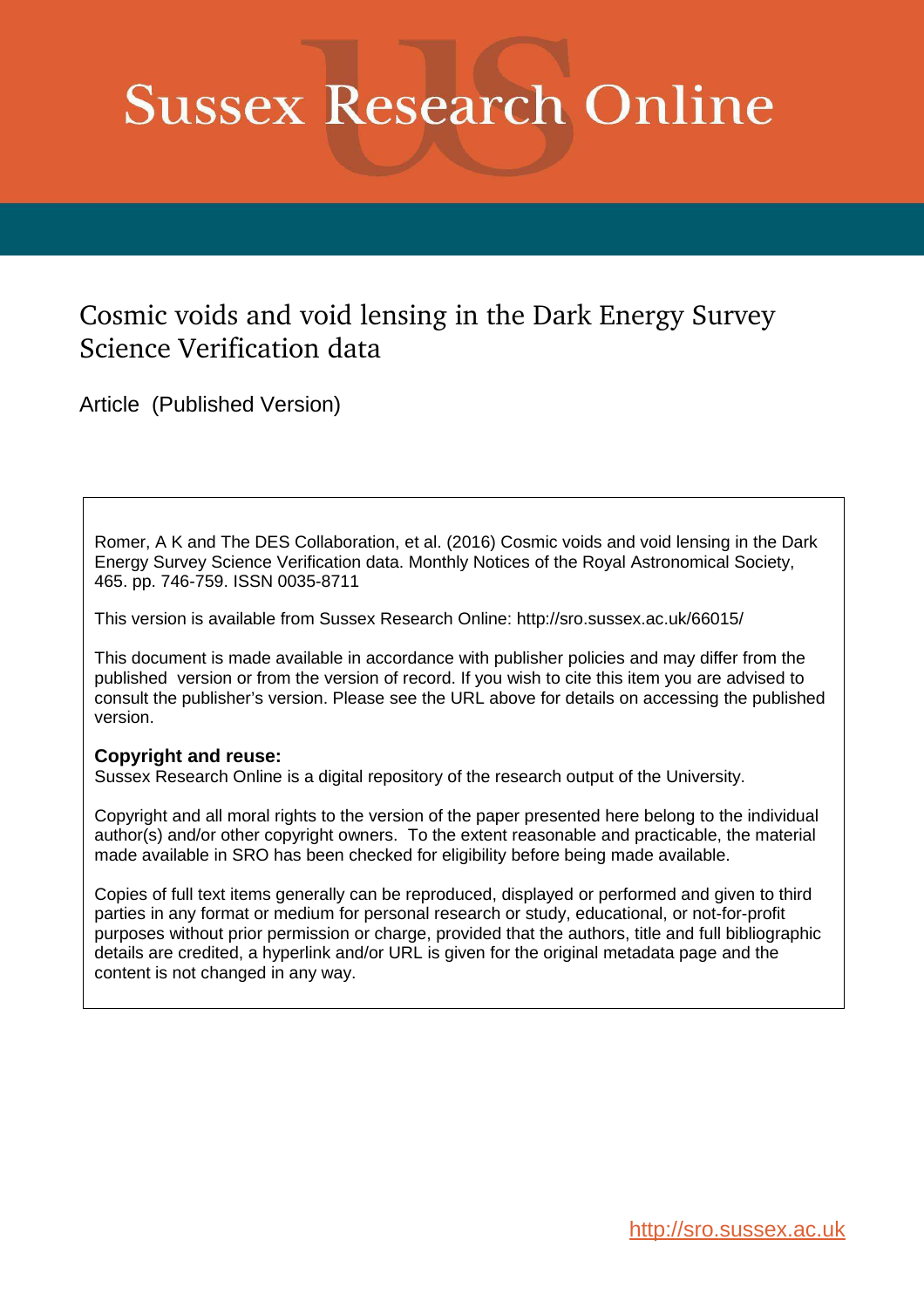# **Cosmic voids and void lensing in the Dark Energy Survey Science Verification data**

C. Sánchez,  $1\star$  $1\star$  J. Clampitt, <sup>[2](#page-13-1)</sup> A. Kovacs, <sup>1</sup> B. Jain, <sup>2</sup> J. García-Bellido, <sup>[3](#page-13-2)</sup> S. Nadathur, <sup>[4](#page-13-3)</sup> D. Gruen,<sup>[5,](#page-13-4)6</sup>[†](#page-13-5) N. Hamaus,<sup>[7](#page-13-6)</sup> D. Huterer,<sup>[8](#page-13-7)</sup> P. Vielzeuf,<sup>[1](#page-13-0)</sup> A. Amara,<sup>[9](#page-13-8)</sup> C. Bonnett,<sup>1</sup> J. DeRose,  $^{5,10}$  $^{5,10}$  $^{5,10}$  $^{5,10}$  W. G. Hartley,  $^{9,11}$  $^{9,11}$  $^{9,11}$  $^{9,11}$  M. Jarvis,  $^2$  $^2$  O. Lahav,  $^{11}$  R. Miquel,  $^{1,12}$  $^{1,12}$  $^{1,12}$  $^{1,12}$  E. Rozo,  $^{13}$  $^{13}$  $^{13}$ E. S. Rykoff,  $5.6$  $5.6$  E. Sheldon,  $^{14}$  $^{14}$  $^{14}$  R. H. Wechsler,  $5.6,10$  $5.6,10$  J. Zuntz,  $^{15}$  $^{15}$  $^{15}$  T. M. C. Abbott,  $^{16}$  $^{16}$  $^{16}$ F. B. Abdalla,  $^{11,17}$  $^{11,17}$  $^{11,17}$  $^{11,17}$  J. Annis,  $^{18}$  $^{18}$  $^{18}$  A. Benoit-Lévy,  $^{11,19,20}$  $^{11,19,20}$  $^{11,19,20}$  $^{11,19,20}$  G. M. Bernstein,  $^2$  $^2$ R. A. Bernstein, <sup>[21](#page-13-20)</sup> E. Bertin, <sup>[19](#page-13-18), 20</sup> D. Brooks, <sup>[11](#page-13-10)</sup> E. Buckley-Geer, <sup>[18](#page-13-17)</sup> A. Carnero Rosell,<sup>[22,](#page-13-21)[23](#page-13-22)</sup> M. Carrasco Kind,<sup>[24,](#page-13-23)[25](#page-13-24)</sup> J. Carretero,<sup>[1,](#page-13-0)[26](#page-13-25)</sup> M. Crocce,<sup>26</sup> C. E. Cunha,  $^5$  $^5$  C. B. D'Andrea,  $^{4,27}$  $^{4,27}$  $^{4,27}$  $^{4,27}$  L. N. da Costa,  $^{22,23}$  $^{22,23}$  $^{22,23}$  $^{22,23}$  S. Desai,  $^{28,29}$  $^{28,29}$  $^{28,29}$  $^{28,29}$  H. T. Diehl,  $^{18}$  $^{18}$  $^{18}$ J. P. Dietrich,  $^{28,29}$  $^{28,29}$  $^{28,29}$  $^{28,29}$  P. Doel, <sup>[11](#page-13-10)</sup> A. E. Evrard,  $^{9,30}$  $^{9,30}$  $^{9,30}$  $^{9,30}$  A. Fausti Neto,  $^{22}$  $^{22}$  $^{22}$  B. Flaugher,  $^{18}$  $^{18}$  $^{18}$ P. Fosalba,  $^{26}$  $^{26}$  $^{26}$  J. Frieman,  $^{18,31}$  $^{18,31}$  $^{18,31}$  $^{18,31}$  E. Gaztanaga,  $^{26}$  R. A. Gruendl,  $^{24,25}$  $^{24,25}$  $^{24,25}$  $^{24,25}$  G. Gutierrez,  $^{18}$  $^{18}$  $^{18}$ K. Honscheid,  $32,33$  $32,33$  D. J. James,  $16$  E. Krause,  $5$  K. Kuehn,  $34$  M. Lima,  $22,35$  $22,35$ M. A. G. Maia,  $^{22,23}$  $^{22,23}$  $^{22,23}$  $^{22,23}$  J. L. Marshall,  $^{36}$  $^{36}$  $^{36}$  P. Melchior,  $^{37}$  $^{37}$  $^{37}$  A. A. Plazas,  $^{38}$  $^{38}$  $^{38}$  K. Reil,  $^{6}$  $^{6}$  $^{6}$ A. K. Romer,<sup>[39](#page-13-38)</sup> E. Sanchez,<sup>[3](#page-13-2)</sup> M. Schubnell,<sup>[8](#page-13-7)</sup> I. Sevilla-Noarbe,<sup>3</sup> R. C. Smith,<sup>[16](#page-13-15)</sup> M. Soares-Santos,<sup>[18](#page-13-17)</sup> F. Sobreira,<sup>[22,](#page-13-21)[40](#page-13-39)</sup> E. Suchyta,<sup>[41](#page-13-40)</sup> G. Tarle,<sup>[8](#page-13-7)</sup> D. Thomas,<sup>[4](#page-13-3)</sup> A. R. Walker,  $^{16}$  $^{16}$  $^{16}$  J. Weller<sup>[7,](#page-13-6)[28,](#page-13-27)[42](#page-13-41)</sup> and The DES Collaboration

*Affiliations are listed at the end of the paper*

Accepted 2016 October 21. Received 2016 October 21; in original form 2016 May 16

# **ABSTRACT**

Cosmic voids are usually identified in spectroscopic galaxy surveys, where 3D information about the large-scale structure of the Universe is available. Although an increasing amount of photometric data is being produced, its potential for void studies is limited since photometric redshifts induce line-of-sight position errors of  $\geq$ 50 Mpc  $h^{-1}$ which can render many voids undetectable. We present a new void finder designed for photometric surveys, validate it using simulations, and apply it to the high-quality photo-*z* redMaGiC galaxy sample of the DES Science Verification data. The algorithm works by projecting galaxies into 2D slices and finding voids in the smoothed 2D galaxy density field of the slice. Fixing the line-of-sight size of the slices to be at least twice the photo-*z* scatter, the number of voids found in simulated spectroscopic and photometric galaxy catalogues is within 20 per cent for all transverse void sizes, and indistinguishable for the largest voids ( $R_v \ge 70$  Mpc  $h^{-1}$ ). The positions, radii, and projected galaxy profiles of photometric voids also accurately match the spectroscopic void sample. Applying the algorithm to the DES-SV data in the redshift range  $0.2 < z < 0.8$ , we identify 87 voids with comoving radii spanning the range  $18-120$  Mpc  $h^{-1}$ , and carry out a stacked weak lensing measurement. With a significance of  $4.4\sigma$ , the lensing measurement confirms that the voids are truly underdense in the matter field and hence not a product of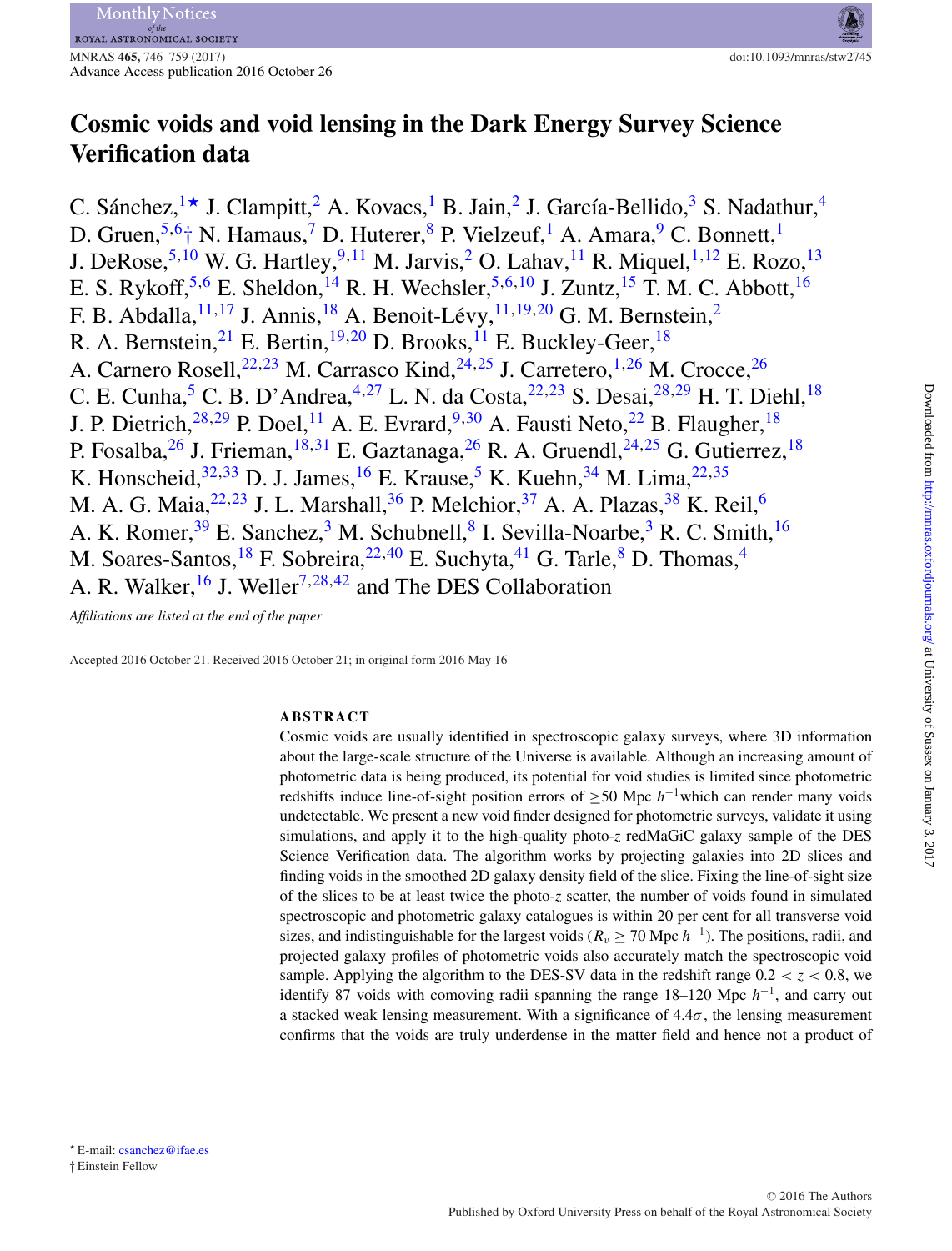Poisson noise, tracer density effects or systematics in the data. It also demonstrates, for the first time in real data, the viability of void lensing studies in photometric surveys.

**Key words:** gravitational lensing: weak – cosmology: observations – large-scale structure of Universe.

# **1 INTRODUCTION**

Cosmic voids are low-density regions in space surrounded by a network of dark matter haloes and the galaxies which populate them. Given their intrinsic low-density environment, voids are only weakly affected by complicated non-linear gravitational effects which have a strong impact in crowded environments such as galaxy clusters. This simplicity makes it possible to constrain cosmological parameters with voids (Betancort-Rijo et al. [2009;](#page-11-0) Lavaux & Wandelt [2010;](#page-11-1) Sutter et al. [2014b;](#page-11-2) Kitaura et al. [2016;](#page-11-3) Hamaus et al.  $2016$ ; Mao et al.  $2016$ ; Sahlén, Zubeldía & Silk  $2016$ ). Furthermore, the unique low-density environments of voids make possible probes of the nature of dark energy, alternate theories of gravity (Lee & Park [2009;](#page-11-7) Bos et al. [2012;](#page-11-8) Spolyar, Sahlén & Silk [2013;](#page-11-9) Barreira et al. [2015;](#page-11-10) Cai, Padilla & Li [2015\)](#page-11-11), and primordial non-Gaussianity (Song & Lee [2009\)](#page-11-12).

A number of different void-finding algorithms exist in the literature: Voronoi tessellation and watershed methods (Platen, Van De Weygaert & Jones [2007;](#page-11-13) Neyrinck [2008;](#page-11-14) Lavaux & Wandelt [2012;](#page-11-15) Sutter et al. [2012;](#page-11-16) Nadathur et al. [2015\)](#page-11-17), growth of spherical underdensities (Hoyle & Vogeley [2002;](#page-11-18) Colberg et al. [2005;](#page-11-19) Padilla, Ceccarelli & Lambas [2005;](#page-11-20) Ceccarelli et al. [2006;](#page-11-21) Li [2011\)](#page-11-22), hybrid methods (Jennings, Li & Hu [2013\)](#page-11-23), 2D projections (Clampitt & Jain [2015\)](#page-11-24), dynamical criteria (Elyiv et al. [2015\)](#page-11-25), and Delaunay triangulation (Zhao et al. [2016\)](#page-11-26), among other methods (Colberg et al. [2008\)](#page-11-27). Most void finders currently applied to data use galaxies with spectroscopic redshifts to define voids. However, when using far less precise photometric redshifts (photo-*z*s), the void-finding process needs to be revisited to overcome the smearing in the lineof-sight (LOS) position of tracer galaxies.

Spectroscopic surveys like 2dF (Colless et al. [2001\)](#page-11-28), VVDS (Le Fèvre et al. [2005\)](#page-11-29), WiggleZ (Drinkwater et al. [2010\)](#page-11-30) or BOSS (Dawson et al. [2013\)](#page-11-31) provide 3D information of the galaxy distribution, but they are expensive in terms of time, and may suffer from selection effects, incompleteness and limited depth. In contrast, photometric surveys such as SDSS (York et al. [2000\)](#page-11-32), PanSTARRS (Kaiser, Tonry & Luppino [2000\)](#page-11-33), KiDS (de Jong et al. [2013\)](#page-11-34) or LSST (Tyson et al. [2003\)](#page-11-35) are more efficient and nearly unaffected by selection bias, more complete and deeper, but do not provide complete 3D information of the galaxy distribution due to their limited resolution in the galaxy LOS positions, obtained by measuring the photo-*z* of each galaxy from the fluxes measured through a set of broad-band filters.

A few void catalogues exist which use photometric redshift tracers (Granett, Neyrinck & Szapudi [2008\)](#page-11-36). Many voids about the size of the photo-*z* error or smaller will not be found at all; in other cases, spurious, or *Poisson*, voids will appear in the sample due to photo-*z* scatter. For the larger voids in the sample, those with sizes much larger than the photo-*z* error, the photo-*z* scatter should not affect the void sample substantially. However, these huge voids are very few due to the rapidly falling size distribution of cosmic voids in the universe. In any case, it should also be possible to find voids smaller than the photo-*z* scatter, since the latter acts to smooth out the density field, but retains the topology of the large-scale structure to some extent. Therefore, by designing a void-finding algorithm specifically for photometric redshift

surveys, the purity and completeness of the resulting void sample can be improved.

Qualitatively, our void-finding method can be understood with an analogy to galaxy clustering measurements. In that case, the ideal scenario is to measure the 3D correlation function of galaxies when spectroscopic redshifts are available. However, for photometric survey data sets, one usually avoids computing the 3D correlation function of galaxies because of the photo-*z* dispersion affecting the LOS component. The standard approach is therefore to split galaxies into tomographic photometric redshift bins, and compute the 2D angular correlation function in the projection of each of these LOS bins. The photometric redshift errors make the actual size of the redshift bins to be effectively comparable or larger than the photo-*z* scatter (see for instance Crocce et al. [2011\)](#page-11-37). Then, in order to minimize the noise in the measurement, the optimal approach is to set the width of the redshift bins to be comparable or larger than the photo-*z* scatter. Finally, one measures the angular clustering in each of these redshift bins, and hence the evolution of clustering with redshift. In this work, we present a void finder which follows the same approach: finding voids in the angular projection of the galaxy distribution in redshift slices which are broader than the photo-*z* dispersion, and then combining the slices to get the most of the LOS information in the data.

Before applying the algorithm to the DES Science Verification (DES-SV) data set, we use simulations with mock spectroscopic and realistic photometric redshifts to validate the method, running the void finder in both cases and studying the differences among the void catalogues coming from the corresponding projected slices. Once the DES-SV void catalogue is defined, we measure the weak gravitational lensing signal around voids and confirm the voids are also empty in the dark matter.

The plan of the paper is as follows. In Section 2, we describe the Dark Energy Survey Science Verification data used in this paper, together with the simulations used to test the validity of the finder. Section 3 presents the 2D angular void finder algorithm and some simulation tests comparing the algorithm output when using spectroscopic and photometric redshifts for the tracer galaxies. Then, in Section 4, we apply the algorithm to DES-SV data and discuss the choice of redshift slices and the way we deal with survey edge effects. Finally, in Section 5, we use the final DES-SV void catalogue to measure the weak gravitational lensing around voids and we discuss our results and conclusions in Section 6.

#### **2 DATA AND SIMULATIONS**

The Dark Energy Survey (DES; Flaugher [2005;](#page-11-38) Flaugher et al. [2015;](#page-11-39) Dark Energy Survey Collaboration et al. [2016\)](#page-11-40) is a photometric redshift survey which will cover about one eighth of the sky  $(5000 \deg^2)$ to a depth of  $i_{AB}$  < 24, imaging about 300 million galaxies in five broad-band filters ( $grizY$ ) up to redshift  $z = 1.4$ . The DES camera (DECam; Flaugher et al. [2015\)](#page-11-39) includes sixty-two 2048×4096 science CCDs, four 2048×2048 guider CCDs and eight 2048×2048 focus and alignment chips, for a total of 570 megapixels. In this paper, we use 139 deg<sup>2</sup> of data from the Science Verification (SV) period of observations (Diehl et al. [2014\)](#page-11-41), which provided sciencequality data at close to the nominal depth of the survey.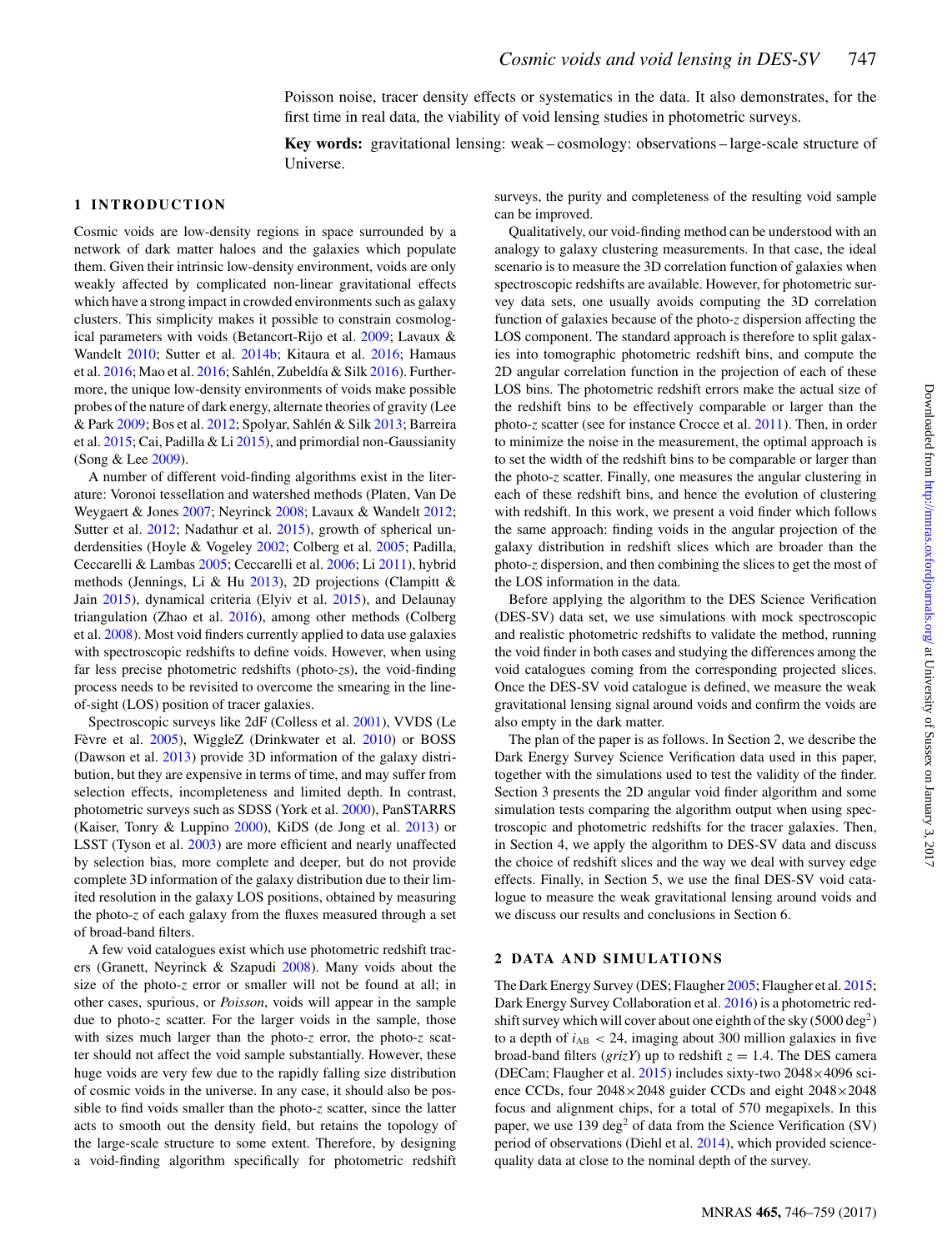<span id="page-3-0"></span>In a photometric redshift survey, such as DES, the photo-*z*s of tracer galaxies will impact the identification of voids with sizes comparable to the photo-*z* scatter  $\sigma_z$ , in a way which renders some voids smeared and undetected. For DES main galaxies, this is a problem since  $\sigma_z \simeq 0.1$  (Sánchez et al. [2014\)](#page-11-42), corresponding to  $\sim$ 220 Mpc  $h^{-1}$  at  $z = 0.6$ , and typical voids have a comoving size of about 10–100 Mpc *h*<sup>−1</sup>. However, we do not need to use all DES galaxies as void tracers. Instead, we can restrict ourselves to the luminous red galaxies (LRGs) in the sample, which are still good tracers of the large-scale structure and have much better photo*z* resolution.

### **2.1 Void tracer galaxies: the redMaGiC catalogue**

The DES-SV redMaGiC catalogue (Rozo et al. [2016\)](#page-11-43) presents excellent photo-*z* performance: redMaGiC photometric redshifts are nearly unbiased, with median bias ( $z_{\text{spec}} - z_{\text{phot}}$ )  $\approx 0.5$  per cent, a scatter  $\sigma$ <sub>*z*</sub>/(1 + *z*)  $\approx$  1.70 per cent, and a  $\approx$  1.4 per cent 5 $\sigma$  redshift outlier rate. That scatter corresponds to a redshift resolution of ∼50 Mpc  $h^{-1}$  at  $z = 0.6$ , a substantial improvement over DES main galaxies. Next, we summarize the redMaGiC selection algorithm, but we refer the reader to Rozo et al. [\(2016\)](#page-11-43) for further details.

The red-sequence Matched-filter Galaxy Catalog (redMaGiC; Rozo et al. [2016\)](#page-11-43) is a catalogue of photometrically selected LRGs. We use the terms redMaGiC galaxies and LRG interchangeably. Specifically, redMaGiC uses the redMaPPer-calibrated model for the colour of red-sequence galaxies as a function of magnitude and redshift (Rykoff et al. [2014\)](#page-11-44). This model is used to find the bestfitting photometric redshifts for all galaxies under the assumption that they are red-sequence members, and the  $\chi^2$  goodness-of-fit of the model is then computed. For each redshift slice, all galaxies fainter than some minimum luminosity threshold  $L_{\text{min}}$  are rejected. In addition, redMaGiC applies a cut  $\chi^2 \leq \chi^2_{\text{max}}$ , where the cut  $\chi^2_{\text{max}}$ as a function of redshift is chosen to ensure that the resulting galaxy sample has a constant space density  $\bar{n}$ . In this work, we set  $\bar{n} =$  $10^{-3} h^3$  Mpc<sup>-3</sup> with ΛCDM cosmological parameters Ω<sub>Λ</sub> = 0.7,  $h_0 = 100$ , and redMaGiC galaxies are selected in the redshift range  $0.2 < z < 0.8$ . We expect the redMaGiC galaxy selection to be only marginally sensitive to the cosmological parameters assumed (see Rozo et al. [2016](#page-11-43) for details). The luminosity cut is  $L > L_*(z)/2$ , where the value of  $L_*(z)$  at  $z = 0.1$  is set to match the redMaPPer definition for SDSS (Rykoff et al. [2014\)](#page-11-44), and the redshift evolution for  $L_*(z)$  is that predicted using a simple passive evolution starburst model at  $z = 3$  (Bruzual & Charlot [2003\)](#page-11-45).

We use the redMaGiC sample because of the exquisite photometric redshift performance of the redMaGiC galaxy catalogue. Also, because void properties depend on the tracer sample used, the constant comoving density of redMaGiC tracers helps in assuring the resulting voids have similar properties. For example, the dark matter profile (Sutter et al. [2014a\)](#page-11-46) and void bias (Chan, Hamaus & Desjacques [2014;](#page-11-47) Clampitt, Jain & Sánchez [2016a;](#page-11-48) Pollina et al. [2016\)](#page-11-49) have been shown to depend on the tracer density or tracer bias used to define voids.

Aside from the data catalogue presented above, in this work, we also use  $\Lambda$ CDM simulations which mimic the properties of the DES-SV redMaGiC data set. The mock galaxy catalogue is the Buzzardv1.0 from the Blind Cosmology Challenge (BCC) simulation suite, produced for DES (Wechsler et al., in preparation). These catalogues have previously been used for several DES studies (see e.g. Becker et al. [2016;](#page-11-50) Chang et al. [2015;](#page-11-51) Leistedt et al. [2016;](#page-11-52) Clampitt et al. [2016b;](#page-11-53) Kwan et al. [2017\)](#page-11-54). The underlying *N*-body simulation is based on three cosmological boxes, a 1050 Mpc *h*<sup>-1</sup> box with

1400<sup>3</sup> particles, a 2600 Mpc  $h^{-1}$  box with 2048<sup>3</sup> particles and a 4000 Mpc  $h^{-1}$  box with 2048<sup>3</sup> particles, which are combined along the LOS producing a light cone reaching DES full depth. These boxes were run with LGadget-2 (Springel [2005\)](#page-11-55) and used 2LPTic initial conditions (Crocce, Pueblas & Scoccimarro [2006\)](#page-11-56) with linear power spectra generated with CAMB (Lewis & Bridle [2002\)](#page-11-57). ROCKSTAR (Behroozi, Wechsler & Wu [2013\)](#page-11-58) was utilized to find haloes in the *N*-body volumes. The ADDGALS algorithm (Wechsler [2004;](#page-11-59) Busha et al. [2013;](#page-11-60) Wechsler et al., in preparation) is used to populate the dark matter simulations with galaxies as a function of luminosity and colour. ADDGALS uses the relationship between local dark matter density and galaxy luminosity, to populate galaxies directly on to particles in the low-resolution simulations. This relationship is tuned to reproduce the galaxy– halo connection in a higher resolution tuning simulation, in which galaxies are assigned using subhalo abundance matching (e.g. Conroy, Wechsler & Kravtsov [2006;](#page-11-61) Reddick et al. [2013\)](#page-11-62), in this case, matching galaxy luminosity to peak circular velocity. Finally, each galaxy is assigned a colour by using the colour–density relationship measured in the SDSS (Aihara et al. [2011\)](#page-11-63) and evolved to match higher redshift observations. The redMaGiC algorithm has been run on the simulation in a similar way as it is run on the DES data. This produces a simulated sample with the same galaxy selection and photometric redshift performance as the DES-SV redMaGiC catalogue but gives us access to the true redshifts of the galaxies in the sample, a fact which we will use to test the void finder presented in this work.

## **2.2 Lensing source catalogue**

The catalogue of galaxy shapes used in the lensing measurement of this work is the ngmix<sup>1</sup> catalogue presented in Jarvis et al.  $(2016)$ . ngmix is a shear pipeline which produces model fitting shape measurements, and which was applied to a large subset of DES-SV galaxies, meeting the requirements of an extensive set of null and systematics tests in Jarvis et al. [\(2016\)](#page-11-64). The photometric redshifts of the galaxies in the ngmix shear catalogue were studied in detail in Bonnett et al. [\(2016\)](#page-11-65), using four different photo-*z* codes. In this work, we use the SkyNet photo-*z* method, which demonstrated excellent performance in that comparison.

# **3 PHOTO-Z VOID FINDER ALGORITHM**

In this section, we present a new void finder designed specifically to work on photometric surveys. We explain the algorithm and test its performance on simulations, providing validation for the results shown later in the paper.

# **3.1 Void finder algorithm**

The void finder works by projecting galaxies in redshift slices and finding underdensities in the 2D angular distribution of galaxies in the given slices. If the LOS width of the projected slice is sufficiently large, at least about twice the photo-*z* resolution, then most galaxies will still be assigned to the correct slice. Since the finder works by projecting all galaxies within a given slice on to a 2D surface, the LOS position within the slice does not affect the results.

The void finder of Clampitt & Jain  $(2015)$  also begins by treating each slice in isolation, but has the disadvantage that voids are required to be completely empty of galaxies near the centre. Thus,

```
1 https://github.com/esheldon/ngmix
```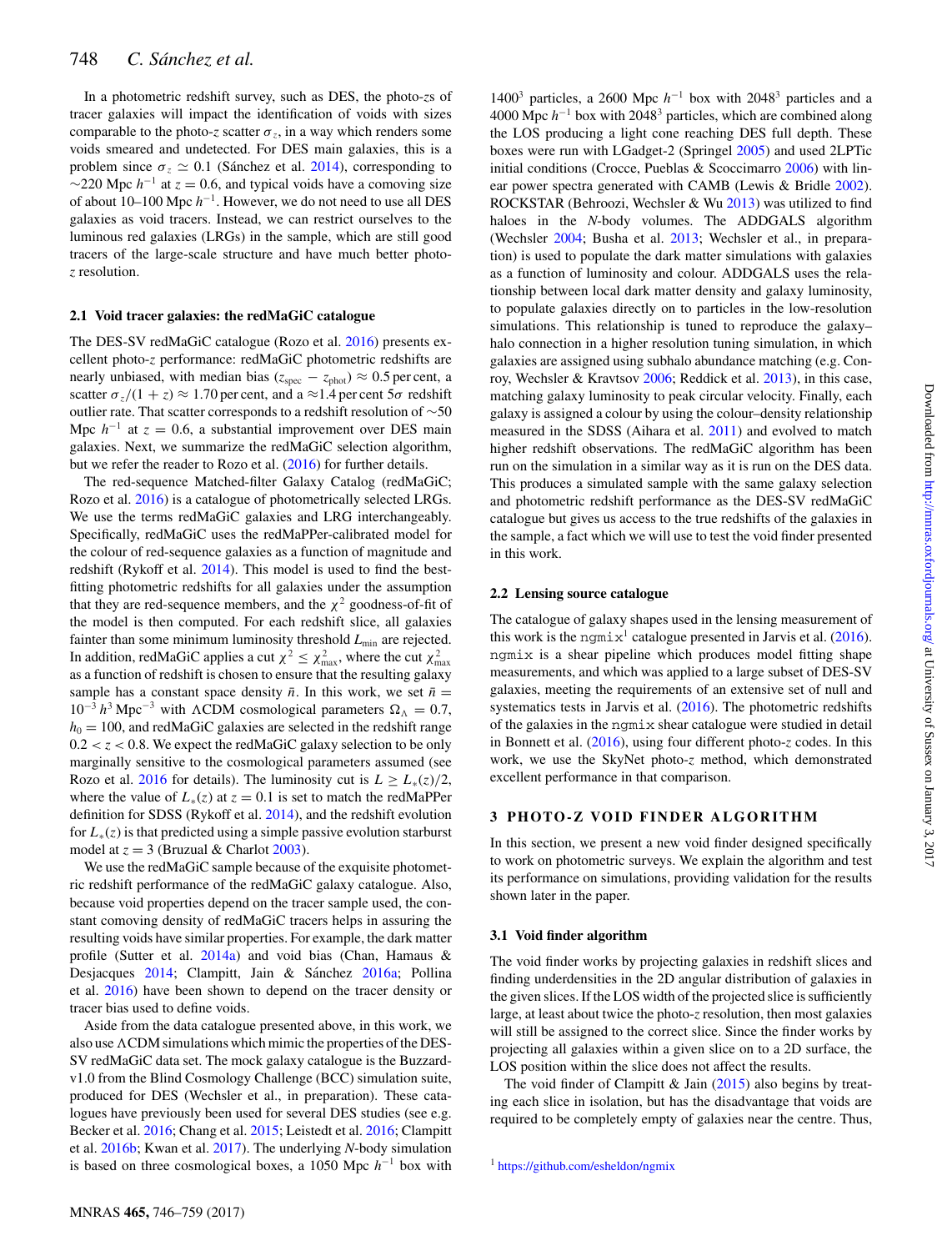<span id="page-4-0"></span>

<span id="page-4-1"></span>**Figure 1.** Graphical description of the void-finding algorithm presented in this paper. The background grey-scaled field is the smoothed galaxy field  $(\sigma = 10 \text{ Mpc } h^{-1})$  in a redshift slice used by the void-finder. The two filled (red) dots show two void centres. For the upper void, we show a circular shell or radius  $R^i$ . Since the density contrast  $\delta(R^i) < 0$ , the algorithm checks larger shells, up to radius  $R^j$  such that  $\delta(R^j) \geq 0$ . The void radius is then defined as  $R_v = R^j$ .

photo-*z* scatter, which moves a single galaxy between slices, can inappropriately break up a single large void into several smaller voids, or even result in no void being detected at all. To overcome this problem, we smooth the 2D projected galaxy density field in each slice and then voids are found from minima of the smoothed density field. This means a few galaxies moving between different slices will not greatly affect the resulting set of voids, as is demonstrated in Section 3.2.

In detail, the void-finding algorithm involves the following steps:

(i) We select the galaxies from a redshift slice of thickness  $2s_y$ (we define  $s_v$  to be half the slice thickness) and we project them into a HEALpix map (Gorski et al. [2005\)](#page-11-66), with a resolution of  $N_{side} = 512$  representing an angular resolution of 0. 1 and a physical resolution of 1.5 Mpc  $h^{-1}$  at  $z = 0.3$  (3 Mpc  $h^{-1}$  at  $z = 0.6$ ).

(ii) We compute the mean density in the map corresponding to the given redshift slice,  $\bar{n}_{2d}$ , and convert the galaxy map to a density contrast map as  $\delta = n_{2d}/\bar{n}_{2d} - 1$ , where  $n_{2d}$  is the galaxy map.

(iii) Then we smooth the density contrast map with a Gaussian filter of comoving scale  $\sigma_s = 10$  Mpc  $h^{-1}$ .

(iv) We take this smoothed contrast map and consider only the most underdense pixels (with  $\delta < \delta_m = -0.3$ ) as potential void centres. We define the most underdense pixel in the map as the first void centre.

(v) Next, we start defining circular shells of increasing radius around that centre, stopping when the mean density within the slice  $(\delta = 0)$  is reached. That is, starting with a shell of radius  $R_v^i$ , we measure the average galaxy density in the shell  $\delta(R_v^i)$ , and if the density is negative, we check the next larger shell  $\delta(R_v^{i+1})$ , where the increment between shells is 1 Mpc  $h^{-1}$  in radius. For some shell  $R_v^j$ , the density contrast reaches zero,  $\delta(R_v^j) \geq 0$ , and at that point, the void radius is defined as  $R_v = R_v^j$  (see Fig. [1](#page-3-0) for a graphical explanation).

(vi) Then all pixels contained in this void are removed from the list of potential void centres, preventing any of these pixels to become the centre of any other void. From the remaining pixels which satisfy  $\delta < \delta_m = -0.3$ , we define the next most underdense pixel as the second void centre. The process is repeated until all pixels with  $\delta < \delta_m = -0.3$  have been assigned to a void.

Beyond the dependence on the LOS size of the projected slice in which the finder is executed, studied in more detail later in this section, the void catalogue produced by this algorithm depends on two parameters: the smoothing scale,  $\sigma_s$ , and the maximum density contrast of a pixel to become a void centre,  $\delta_m$ . The smoothing scale  $(\sigma_s = 10 \text{ Mpc } h^{-1})$  is chosen to be about half the radius of the smallest voids we can access in our data sample (because of photo*z* smearing), and increasing it would erase the structure leading to some of these smallest voids, leaving the large voids intact. On the other hand, the most significant voids found by the algorithm, the deepest ones, are independent of the choice  $\delta_m = -0.3$  since their void centre pixel is more underdense than that. By changing the value of  $\delta_m$ , we are only affecting the shallower voids of the sample. The impact of the  $\delta_m$  choice is studied in Appendix A. Also, voids found by this algorithm can overlap or even enclose one another, but just in the case where a subvoid is deeper than the bigger void enclosing it.

<span id="page-4-2"></span>The process detailed above will produce a list of voids for a given redshift slice. Before describing how various slices are combined to obtain the full void catalogue, we first study the performance of the single slice results in simulations.

#### **3.2 Performance on simulations**

In order to validate the performance of the algorithm, we use the simulations, where we have both spectroscopic and photometric redshifts for void tracer galaxies, and we compare the voids found by the algorithm in spec-*z* and photo-*z* spaces. In particular, we run the void-finding algorithm twice on each redshift slice: first, using spectroscopic redshifts for selecting the galaxies which go into the slice and then using photometric redshifts which mimic the ones we have in real DES data.

Once we have the spec-*z* and photo-*z* defined void catalogues, we measure the projected galaxy density profiles of the voids in them in radial annuli using the true redshifts. Fig. [2](#page-4-0) shows the resulting density profiles for both cases in different slice comoving thicknesses. As expected, the void finder performs poorly if the size of the projected slice is smaller or similar to the photo-*z* dispersion  $\sigma_z \simeq 50$  Mpc  $h^{-1}$ . Therefore, the accuracy of the finder is a function of the thickness of the projected slice: for slice width ∼2 times the size of the typical photometric redshift scatter, the difference between the average density profiles of voids found in spec-*z* and photo-*z* is not significant, being smaller than the standard deviation of the stacked void profiles.

Fig. [2](#page-4-0) shows that voids found by the algorithm in photo-*z* space can indeed have very similar density profiles as voids found in spec*z* space. However, it is also important to know the relative number of voids found in the two cases. Photometric redshifts produce a smearing in the LOS position of tracers which can actually erase some of the structure, especially on scales comparable to the size of the photo-*z* scatter or smaller. That will have the consequence of some small voids not being detected in the photo-*z* case. The voids of size larger than the photo-*z* scatter should be detected in both cases. Fig. [3](#page-4-1) shows the distribution of void radii in simulations for spec-*z* and photo-*z* samples. As expected, we find less voids in the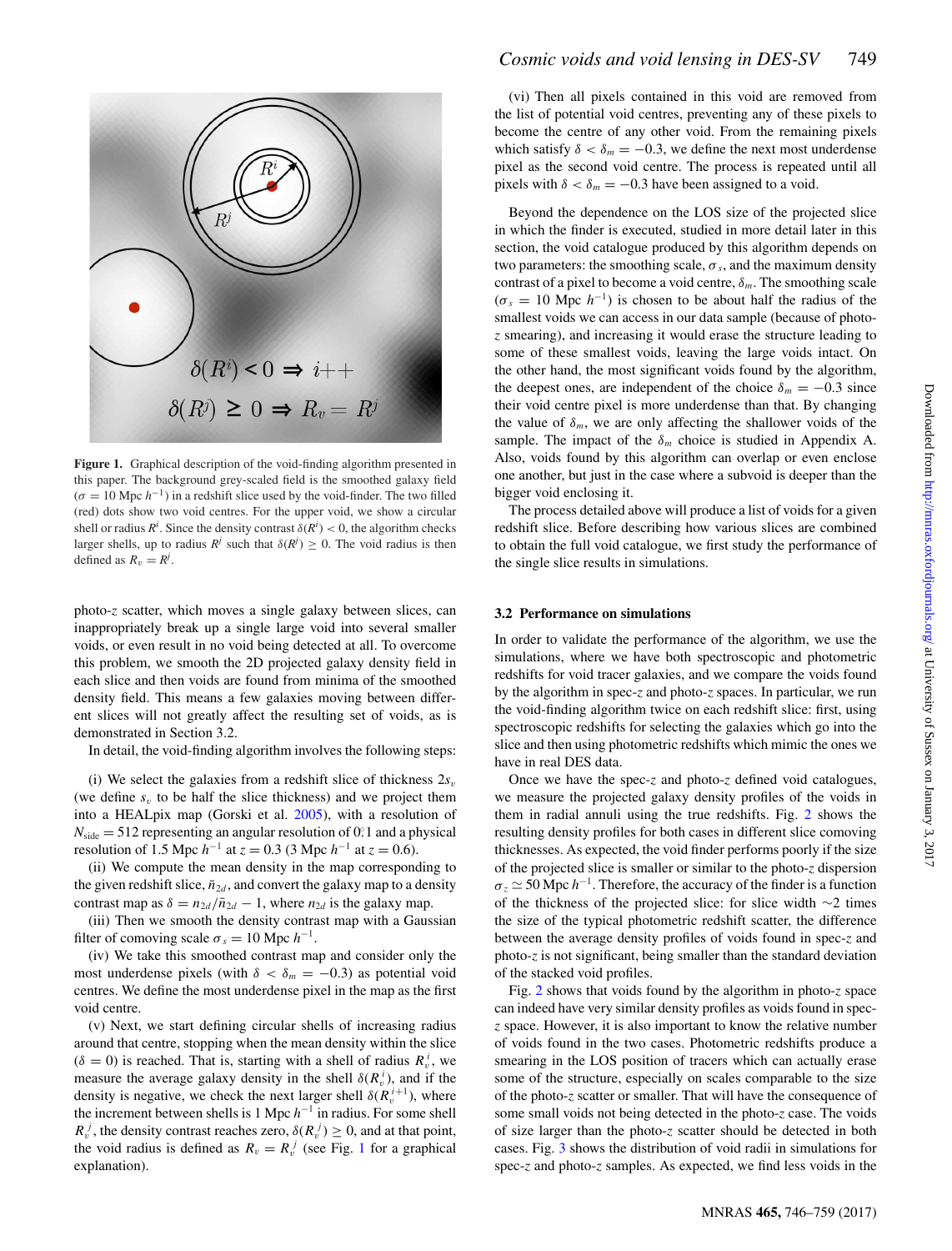<span id="page-5-0"></span>

Figure 2. Left-hand panel: comparison of 2D spectroscopic galaxy density profiles of voids found in the simulations using galaxy spectroscopic redshifts (solid line) or photometric redshifts (dotted, red). The shaded regions show the corresponding error bars computed as the standard deviation among all the stacked voids. The projected 2D slice width is 25 Mpc *h*<sup>-1</sup>(comoving distance), a scale corresponding to ∼1/2 the photometric redshift scatter. For this thin slice, the galaxy density profile is damped significantly by photo-*z* scatter, making the galaxy profile of photo-*z* defined voids more shallow. Centre panel: the same, but for a thicker slice of width 50 Mpc  $h^{-1}$ , comparable to the photo-*z* scatter. Right-hand panel: the same, but for a projected slice of width 100 Mpc  $h^{-1}$ . twice the size of the typical photo-*z* scatter. In this case, there is a good match between the profiles of spec-*z* and photo-*z* selected voids. For such a thick slice, the fraction of galaxies which are placed in the incorrect slice due to photometric redshift scatter is smaller, allowing accurate void identification from the smoothed galaxy field.



**Figure 3.** Upper panel: void radius distribution for voids found in spec-*z* and photo-*z* simulated galaxy samples, for a slice thickness of  $2s_v = 100$  Mpc  $h^{-1}$ . Lower panel: relative difference between the distributions (with respect to the spectroscopic redshift case). Some voids with size smaller than the photo-*z* scatter ( $\sigma_z \simeq 50$  Mpc  $h^{-1}$ ) are smeared out due to photo-*z* scatter and not detected, resulting in a smaller number of voids relative to the spectroscopic case. For large voids, this effect is not important and the two distributions agree within errors.

photo-*z* case, with the difference being more important for small voids and becoming negligible for the voids substantially larger than the photo-*z* dispersion ( $\sigma_z \simeq 50$  Mpc  $h^{-1}$ ).

In addition to the comparison of the galaxy density profiles of voids, which is the most important test of the algorithm, Fig. [4](#page-4-2) shows a visual comparison between the positions and radius of spec-*z* and photo-*z* defined voids in a random 100 Mpc  $h^{-1}$ -thick slice of our simulations. The correlation between the two sets of voids is very clear, in both positions and radii. In some cases, especially for the biggest voids, the match between spec-*z* and photo-*z* voids is almost

<span id="page-5-1"></span>

**Figure 4.** Comparison between voids found in spec-*z* (centres: filled black points; radius: filled circles) and photo-z (centres: open red squares; radius: red dashed circles) in the simulations for a slice of thickness  $2s_v = 100$  Mpc  $h^{-1}$ . The background grey-scaled field is the smoothed galaxy field ( $\sigma = 10$  Mpc  $h^{-1}$ ) used by the void-finder. The correlation between spec-*z* and photo-*z* defined voids is clear: in many cases, the void position and radius match almost exactly.

perfect. This is remarkable given the magnitude of the scatter in the LOS direction being added by photometric redshifts.

#### **4 DES-SV VOID CATALOGUE**

In the previous section, we have presented a void finder which works by projecting galaxies into redshift slices (see Section 3.1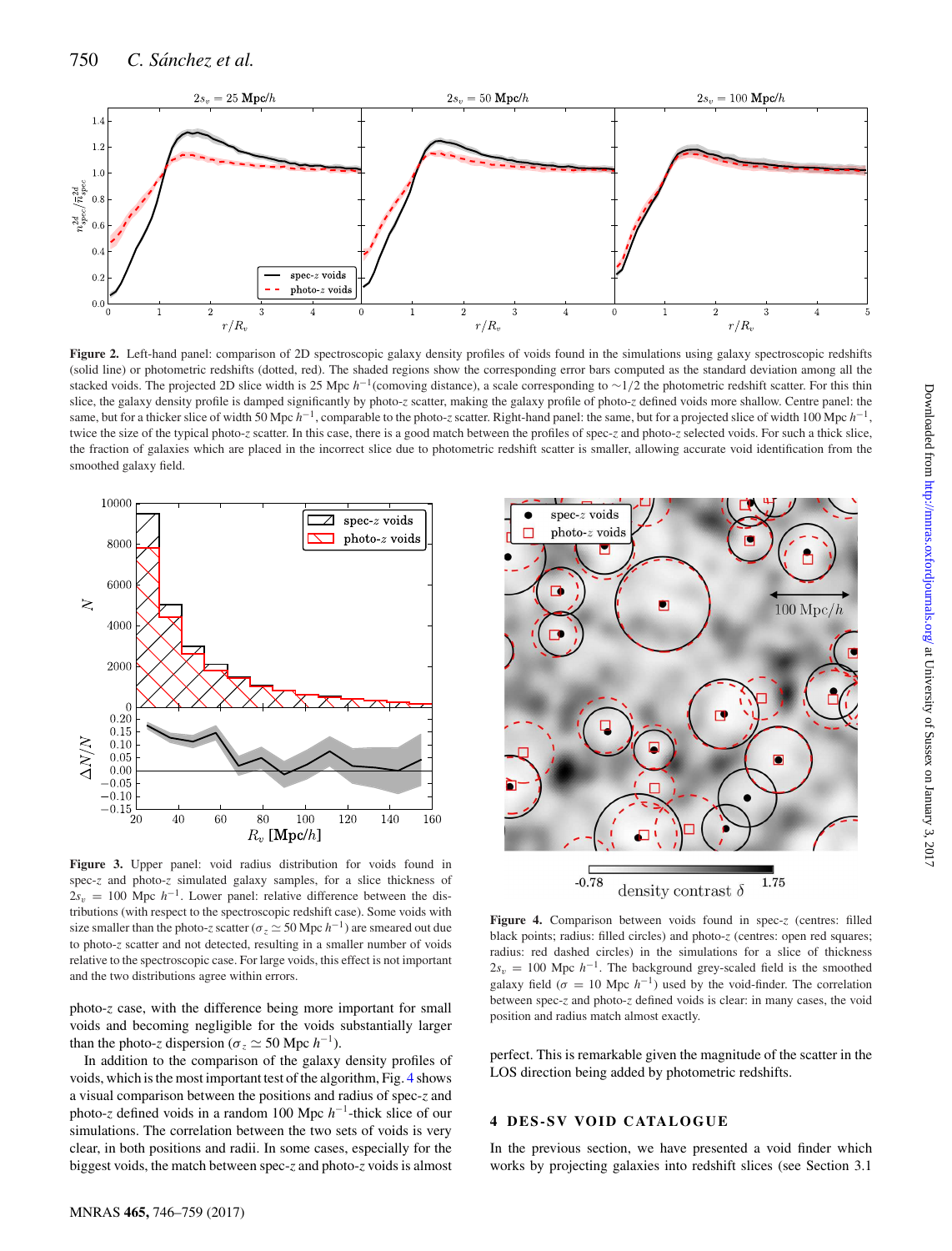<span id="page-6-0"></span>

**Figure 5.** Distribution of random point density inside DES-SV voids, where the random points are distributed uniformly through the DES-SV area. The distribution shows roughly a Gaussian shape at high densities corresponding to voids inside the survey mask, and a low-density tail corresponding to edge voids. We remove all voids with random point density less than 9000 points deg−<sup>2</sup> (shaded region), and most of them are near the survey edge. This cut removes 33 per cent of the total number of voids.

for a detailed description and parameters used in the algorithm). We have shown (Section 3.2) that as long as the thickness of the projected slice is large enough compared to the photo-*z* scatter, using photometric redshifts for the position of void tracers works nearly as well as using spectroscopic redshifts. Nevertheless, the algorithm will find some voids which are not likely to correspond to voids in the dark matter density field. Such false voids may be due to a number of effects: (i) at the survey edge or masked areas, we have no information on galaxy positions and (ii) duplicate voids may appear if slices overlap in redshift. In this section, we apply the algorithm to real DES-SV data, and present the way we deal with voids near the survey edge (Section 4.1) and the strategy we follow to get the most of the LOS information in the data (Section 4.2). The properties of the final DES-SV void catalogue are presented in Section 4.3.

#### **4.1 Voids near the survey edge**

The assignment of each void's radius does not distinguish between voids which are fully contained within the survey and those which extend beyond it. The void radius may stretch beyond the edge of the survey, into areas which may or may not correspond to voids in the galaxy distribution. To remove such voids which extend far beyond the survey edge, we use the method of Clampitt & Jain [\(2015\)](#page-11-24). A random point catalogue drawn using the survey mask is generated, and for each void, we calculate the density of random points inside  $R_v$ . The distribution of random points density inside voids is shown in Fig. [5,](#page-5-0) and it presents a Gaussian-like shape at high densities (peaked around 9500 points deg<sup>-2</sup> with  $\sigma \simeq 2000$  points deg<sup>−</sup><sup>2</sup> ), corresponding to voids centred in the survey mask, and a low density tail reaching almost zero density, which corresponds to edge voids. Due to the small size of the DES-SV patch used in this work, with an area of 139 deg<sup>2</sup>, and the size of some of the voids detected (a void with  $R_v \sim 80$  Mpc  $h^{-1}$  would span more than 10<sup>°</sup>



<span id="page-6-1"></span>**Figure 6.** Graphical representation of the LOS slicing performed in this paper. The black vertical arrow represents the redshift range,  $0.2 < z < 0.8$ , and the red horizontal bars represent the boundaries of the redshift slices in which the void finder is run. As the diagram shows, we oversample the LOS with slices of thickness 100 Mpc  $h^{-1}$  every 20 Mpc  $h^{-1}$ . In Fig. [7,](#page-6-0) we show the way voids in adjacent slices are combined to form the final catalogue.

in diameter at  $z = 0.3$ ), we place a conservative cut and discard voids with random point density less than 9000 points deg<sup>-2</sup>, which constitute 33 per cent of the total number of voids.

## **4.2 LOS slicing strategy**

To obtain more information about the LOS position of each void, we oversample the volume with a number of different slice centres. In particular, first we slice the LOS range of the survey,  $0.2 < z < 0.8$ , in equal slices of comoving thickness  $2s_v = 100$  Mpc  $h^{-1}$  taking the upper redshift limit,  $z = 0.8$ , as the upper limit of the furthest slice. Then, we apply a shift to this slicing of 20 Mpc  $h^{-1}$  towards low redshift, and we repeat the process four times so that we have a slice of thickness 100 Mpc  $h^{-1}$  centred every 20 Mpc  $h^{-1}$  of the LOS range in the data (see Fig. [6](#page-5-1) for a graphical representation).

Since the volume has been oversampled with a number of different slice centres, sometimes, the same physical void will be found in multiple slices, creating elongated void structures in the LOS (left-hand panel in Fig. [7\)](#page-6-0). Each of these structures may actually correspond to one physical underdensity, or at least their void candidate members will have a consistent lensing profile since they are essentially at the same redshift and have very similar sizes. In order to remove the duplicate voids, and also to pick up the right void centre in the LOS direction, we need to group these void structures together. The groups are found by joining voids in neighbouring (and hence overlapping) slices which have a small angular separation between them. In particular, two voids with radii  $R_v^i$  and  $R_v^j$  and found in neighbouring slices will become part of the same group if the angular distance between their centres is smaller than half the mean angular radii of the two voids:  $\bar{R}_v/2 = (R_v^i + R_v^j)/4$ . The groups are shown in the central panel in Fig. [7,](#page-6-0) and the right-hand panel shows the final void catalogue, without obvious elongated structures in the LOS. This resulting void catalogue is not very sensitive to the choice of  $\overline{R}_v/2$ : Increasing this minimum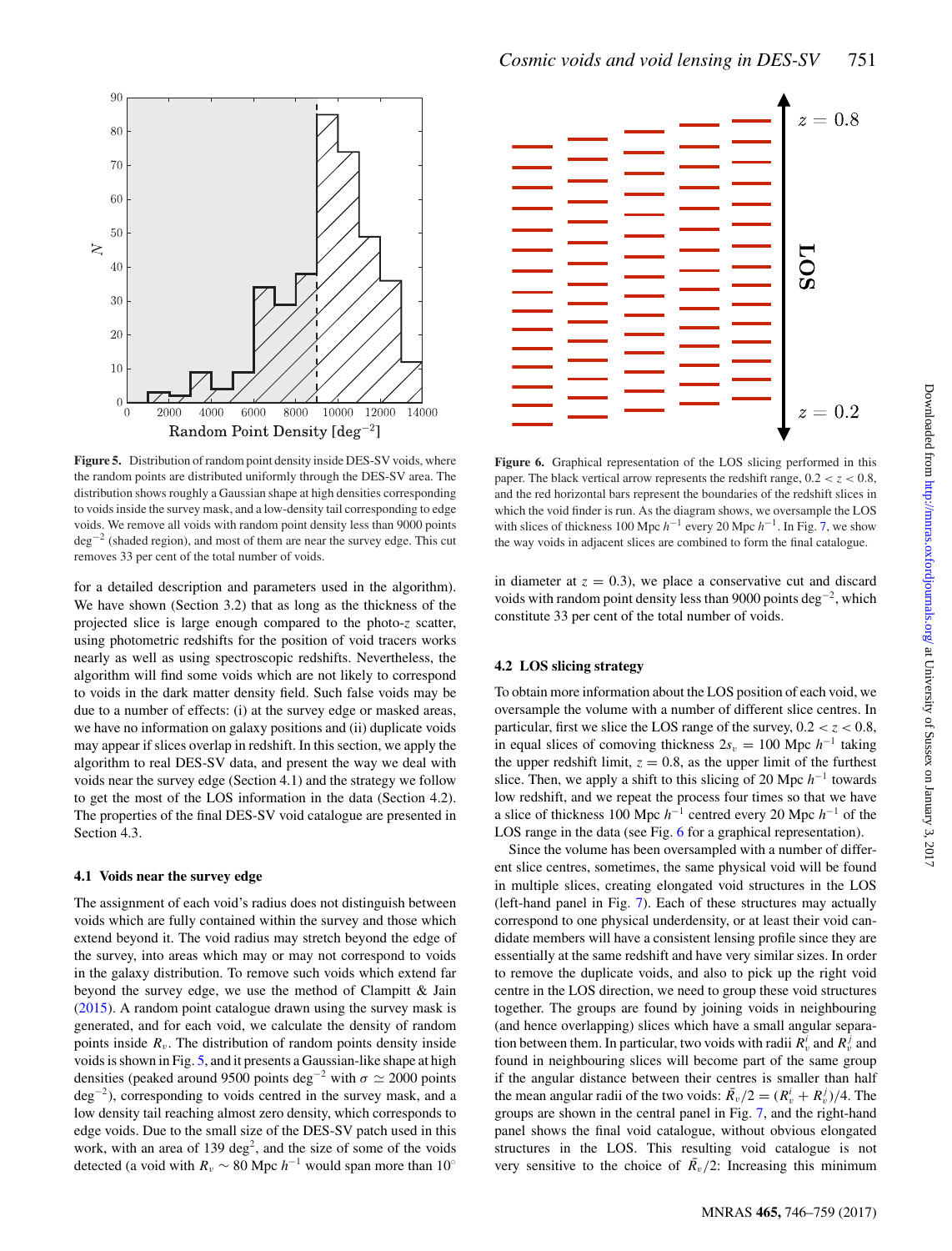<span id="page-7-0"></span>

Figure 7. Left-hand panel: 3D position of voids found in the slicing shown in Fig. [6.](#page-5-1) Each void candidate is shown as a sphere with size proportional to the void radius. Due to oversampling in the LOS, slices overlap and duplicates of the same physical void are found in different slices, apparent in this plot as elongated structures in redshift. The inset square shows the case of a three-void group. Centre panel: voids corresponding to the same physical underdensity are grouped together (as described in Section 4.2) and plotted with a common colour. Right-hand panel: the final void positions are computed as the median 3D position of the members of each group.

separation from  $0.5\bar{R_v}$  to  $0.6\bar{R_v}$   $(0.8\bar{R_v})$  results in removing 6 per cent (10 per cent) of the voids in the final catalogue.

Once we have the void groups corresponding to those LOS structures, we compute the 3D position of each group (RA, Dec and redshift) as the median position of the different void members of the group. The relative scatter in this determination inside each group (taken as the standard deviation of each quantity with respect to its mean value) is very small (less than 0.4 per cent for RA and Dec and around 2 per cent in redshift). The void radius is also computed as the median void radius of the different void members in each group, with a relative scatter around 14 per cent. The final void candidates, after removal of duplications of potential physical underdensities due to the oversampled slicing, are shown in the right-hand panel of Fig. [7.](#page-6-0) The effect of the LOS slicing strategy in the void lensing measurement is tested in Appendix B, where we show it helps reduce the noise but it does not affect the main outcomes from the measurement.

#### **4.3 Final void catalogue**

Applying the void-finding algorithm described in Section 3, using slices of 100 Mpc  $h^{-1}$  thickness, to the DES-SV redMaGiC catalogue, and after making the cuts presented in Sections 4.1 and 4.2, we find a total of 87 voids in the 139 deg<sup>2</sup> of survey area. These voids are identified in the redshift range  $0.2 < z < 0.8$ , and they have comoving sizes ranging from  $R_v = 18$  Mpc  $h^{-1}$  to  $R_v = 120$ Mpc  $h^{-1}$ , with a mean void radius of  $\bar{R}_v = 37$  Mpc  $h^{-1}$ . Fig. [8](#page-6-1) shows the full void radius distribution for the sample. The mean angular radius of voids in the sky is 1°.5, while their mean redshift is  $\bar{z} = 0.57$ .

Fig. [9](#page-7-0) shows the 2D galaxy density profiles of voids found in the DES-SV data and in simulations, using galaxy photometric redshifts. The agreement between data and simulations is good, and so is the agreement between the simulation profiles measured with photometric (Fig. [9\)](#page-7-0) and spectroscopic redshifts (*right-hand panel* of Fig. [2\)](#page-4-0).

#### **5 VOID LENSING**

Using the void catalogue defined in the previous section, we now focus on the lensing measurement around voids. This represents a key result, since a significant lensing signal around voids proves them to be underdense in the matter field, this way demonstrating the



**Figure 8.** Distribution of comoving void radii of the final DES-SV void catalogue used in this work, using slices of thickness 100 Mpc  $h^{-1}$  and after the cuts described in Sections 4.1 and 4.2.

void catalogue is primarily composed of real underdensities rather than spurious detections, tracer density effects or any systematics in the data.

In this section, we present the details of the lensing measurement and covariance, the results for the tangential and cross-components of that measurement and their significance, and the fit of the tangential component to a void model widely used in the literature.

#### **5.1 Measurement**

Assuming an axisymmetric density profile, the stacked excess surface mass density  $\Delta \Sigma$  is related to the tangential shear  $\gamma_t$  of source galaxies by

$$
\Delta \Sigma(R/R_v) = \Sigma_{\rm crit} \gamma_t(R/R_v), \qquad (1)
$$

where the proportionality factor describing the lensing strength is

$$
\Sigma_{\rm crit}(z_{\rm L}, z_{\rm s}) = \frac{c^2}{4\pi G} \frac{D_A(z_{\rm s})(1+z_{\rm L})^{-2}}{D_A(z_{\rm L})D_A(z_{\rm L}, z_{\rm s})},\tag{2}
$$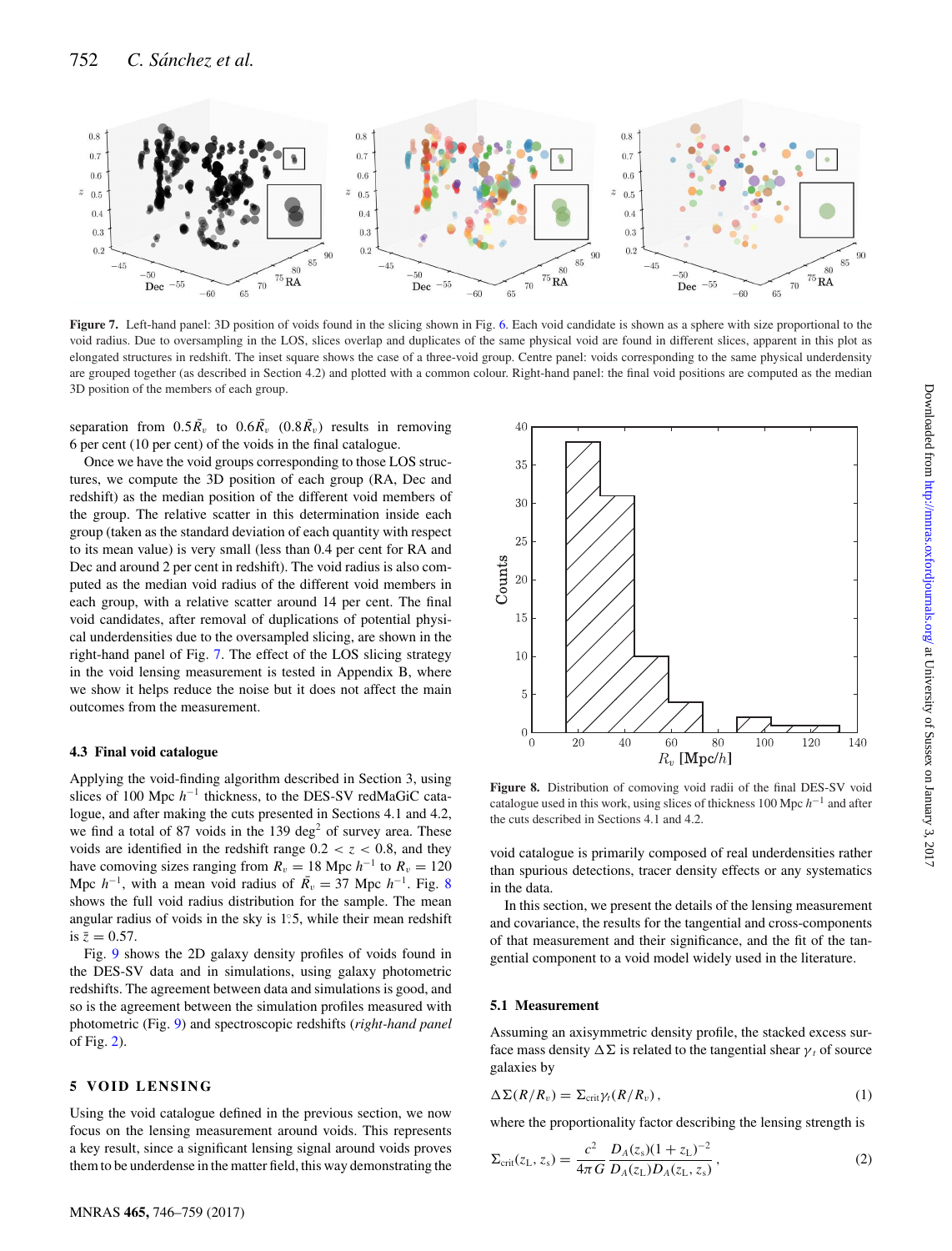<span id="page-8-0"></span>

**Figure 9.** Comparison of 2D galaxy density profiles of voids found in DES-SV data and simulations, using galaxy photometric redshifts. The shaded regions show the corresponding error bars computed as the standard deviation among all the stacked voids.

with  $\Sigma_{\text{crit}}^{-1}(z_L, z_s) = 0$  for  $z_s < z_L$ , where  $z_L$  and  $z_s$  are the lens and source galaxy redshifts, respectively. Note both the use of comoving units and that we need to assume a certain cosmology (flat  $\Lambda \text{CDM}$ with  $\Omega_m = 0.3$ ) when calculating the angular diameter distances  $D_A$ in  $\Sigma_{\text{crit}}$ . Our lensing projected surface density estimator is therefore given by

<span id="page-8-1"></span>
$$
\Delta \Sigma_k(R/R_v; z_L) = \frac{\sum_j \left[ w_j \gamma_{k,j}(R/R_v) \Sigma_{\text{crit},j}(z_L, z_s) \right]}{\sum_j w_j} \tag{3}
$$

where *k* denotes the two possible components of the shear (tangential and cross), the summation  $\sum_j$  runs over all the source galaxies in the radial bin  $R/R_v$ , around every void position, and the optimal weight for the *j*th galaxy is given by (Sheldon et al. [2004\)](#page-11-67):

$$
w_{j} = \frac{\left[\Sigma_{\text{crit},j}^{-1}(z_{\text{L}}, z_{\text{s}})\right]^{2}}{\sigma_{\text{shape}}^{2} + \sigma_{\text{m},j}^{2}}.
$$
\n(4)

Here,  $\sigma_{shape}$  is the intrinsic shape noise (SN) for each source galaxy, and  $\sigma_{m,j}$  is the shape measurement error. In Section 5.5, we relate the differential surface density  $\Delta \Sigma$  to the 3D void profile  $\rho_{v}$ .

Note that since the projected void radius  $R<sub>v</sub>$  ranges from 20 to more than 100 Mpc  $h^{-1}$ , we stack the measured shear profiles in units of the void radius,  $R/R<sub>v</sub>$ . Stacking the profiles in physical distance would smooth out the stacked void density profiles and hence some of the signal would be lost.

#### **5.2 Covariance**

In order to estimate the covariance for the  $\Delta \Sigma(R)$  measurements in this work, we combine two different approaches: we rely on the jackknife (JK) method to estimate the signal variance while we estimate the off-diagonal shape of the covariance from the lensing SN of the measurement (Melchior et al. [2014\)](#page-11-68). The main reason for that combination is the limitation in the JK technique due to the small number of voids (∼100) in our catalogue, yielding very noisy off-diagonal correlations. However, we can obtain smooth SN-only covariances by applying any number of random rotations <span id="page-8-2"></span>to the ellipticities of source galaxies. Next, we explain the precise combination of the two approaches.

Due to the small number of voids in the DES-SV catalogue, we perform a void-by-void jackknife: we carry out the measurement multiple times with each void omitted in turn to make as many jackknife realizations as voids we have in the sample (*N*). Then, the variance of the measurement (Norberg et al. [2009\)](#page-11-69) is given by

$$
\sigma_{\text{JK}}^2(\Delta \Sigma_i) = \frac{(N-1)}{N} \times \sum_{\text{JK}-k=1}^N \left[ (\Delta \Sigma_i)^{\text{JK}-k} - \overline{\Delta \Sigma_i} \right]^2 \tag{5}
$$

where the mean value is

$$
\overline{\Delta \Sigma_i} = \frac{1}{N} \sum_{\text{JK}-k=1}^{N} (\Delta \Sigma_i)^{\text{JK}-k}, \qquad (6)
$$

and  $(\Delta \Sigma_i)^{JK-k}$  denotes the measurement from the *k*th JK realization and the *i*th spatial bin.

The SN covariance of the measurement is estimated by randomly rotating the orientation of each source galaxy ellipticity many times ( $N_{\rm SN}$  = 300 in this analysis) and repeating the  $\Delta\Sigma$  lensing measurement each time. Then the covariance is estimated as

$$
Cov_{SN}[\Delta\Sigma_i, \Delta\Sigma_j] = \frac{1}{N_{SN}}
$$
  
 
$$
\times \sum_{SN-k=1}^{N_{SN}} [(\Delta\Sigma_i)^{SN-k} - \overline{\Delta\Sigma_i}] [(\Delta\Sigma_j)^{SN-k} - \overline{\Delta\Sigma_j}]
$$
 (7)

where the mean value is

$$
\overline{\Delta \Sigma_i} = \frac{1}{N} \sum_{\text{SN}-k=1}^{N} (\Delta \Sigma_i)^{\text{SN}-k}, \tag{8}
$$

and  $(\Delta \Sigma_i)^{SN-k}$  denotes the measurement from the *k*th SN realization and the *i*th spatial bin.

Fig. [10](#page-8-0) shows a comparison of the measurement variance estimated from jackknife and SN, following the techniques described above. The errors coming from the two approaches agree well on the smallest scales, as expected since the small-scale regime is dominated by SN. However, at mid to large scales ( $R \sim 0.28R_v$ ) and above), the JK errors get bigger than SN only, as they can trace other effects such as systematics in the data or sample variance. The SN calculation is, on the other hand, more adequate for off-diagonal elements of the covariance since it avoids the intrinsic noise limitation of the JK technique. Hence, in order to have a smooth covariance matrix with variance accurately estimated from JK, we follow the approach of fixing the shape of the covariance as given by the SN calculation, and renormalize it to the JK estimates of the variance:

$$
Cov[\Delta\Sigma_i, \Delta\Sigma_j] = Corr_{SN}[\Delta\Sigma_i, \Delta\Sigma_j] \sigma_{JK}(\Delta\Sigma_i) \sigma_{JK}(\Delta\Sigma_j)
$$
 (9)

where  $Corr<sub>SN</sub>[ $\Delta \Sigma_i$ ,  $\Delta \Sigma_j$ ] is the SN correlation matrix (or reduced$ covariance) given by

$$
CorrSN[ $\Delta \Sigma_i$ ,  $\Delta \Sigma_j$ ] =  $\frac{Cov_{SN}[ $\Delta \Sigma_i$ ,  $\Delta \Sigma_j$ ]}{\sigma_{SN}( $\Delta \Sigma_j$ )\sigma_{SN}( $\Delta \Sigma_j$ )}$  (10)
$$

The approach of renormalizing a smooth covariance to a JKestimated variance has been used before in the literature, for example by Crocce et al. [\(2016\)](#page-11-70).

#### **5.3 Null tests: cross-component and** *randomized* **voids**

The cross-component of the measurement described in Section 5.1 is not produced by gravitational lensing and therefore is expected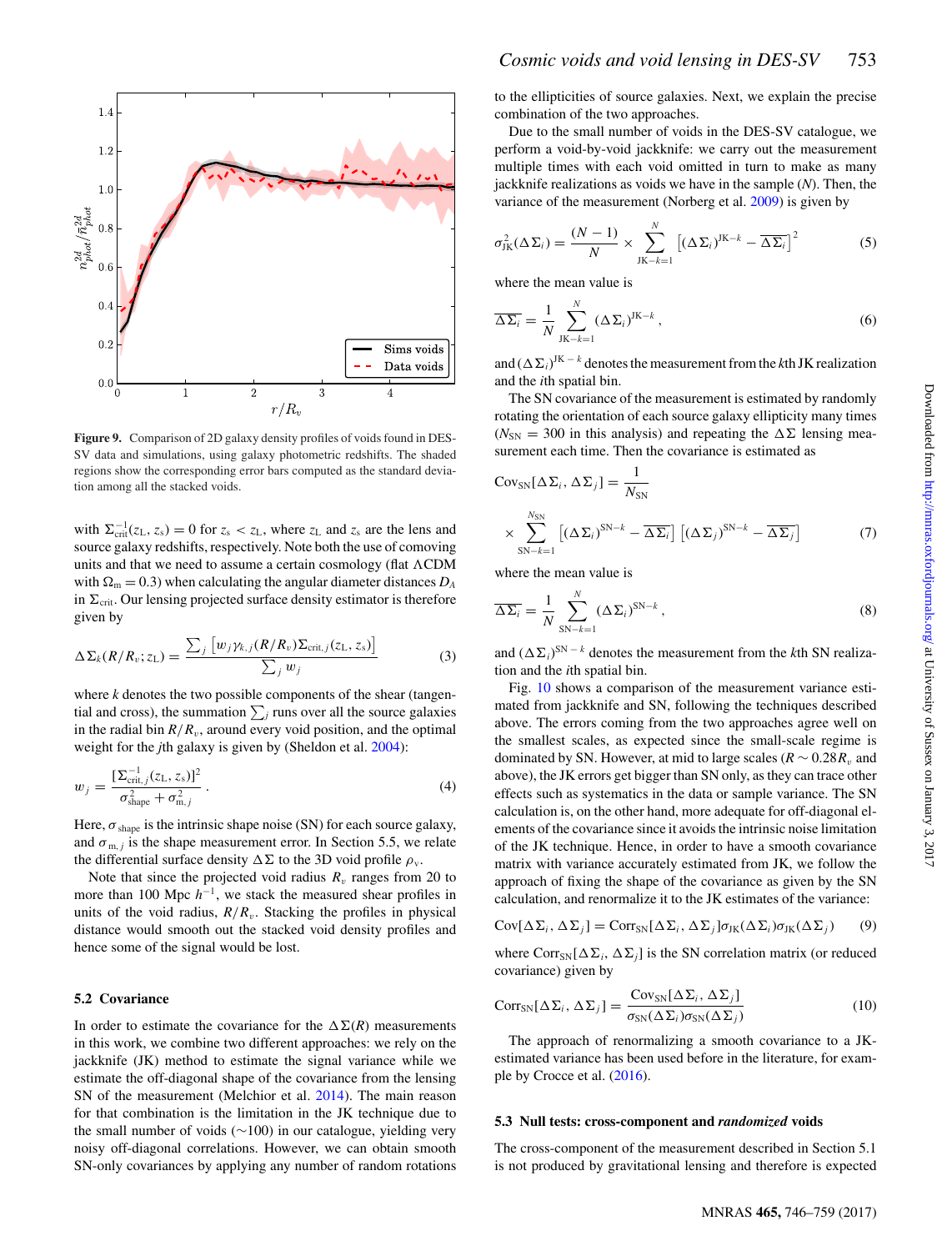<span id="page-9-0"></span>

**Figure 10.** Upper panel: variance in the stacked weak lensing measurement of voids in DES-SV data, in bins of  $R/R_v$ , as estimated from JK resampling and lensing SN, the two techniques described in Section 5.2. Lower panel: ratio of the two error estimations in the upper panel. The two agree well on small scales (which are SN dominated) and differ significantly at medium to large scales since the jackknife includes other sources of variance in addition to SN.



Figure 11. Cross-component of the DES-SV data stacked lensing measurement for true voids and tangential component for the lensing around randomized voids, in bins of  $R/R_v$ . Both measurements are compatible with the null hypothesis with  $\chi_{\text{null}}^2/\text{dof} = 8.2/16$  and  $\chi_{\text{null}}^2/\text{dof} = 18.7/16$ , respectively. The error using randomized voids is smaller since the measurement involves ∼10 times more randomized voids.

to vanish at first order. Similarly, the tangential component of the same measurement around *randomized* voids, which follow the size and redshift distribution of true voids but are randomly distributed in the survey area (Appendix C), is also expected to vanish. Fig. [11](#page-8-1) shows the cross-component of the stacked lensing measurement for true voids and the tangential component for *randomized* voids.



**Figure 12.** Stacked tangential shear profile around voids in DES-SV data (black points) and simulations (red points) in bins of  $R/R_v$ . The black solid line shows the best-fitting model (see Section 5.5) to the data shear signal. The  $\chi^2$  for the null hypothesis in the data measurement is  $\chi^2_{\text{null}}/\text{dof} = 35.5/16$ , yielding an estimated  $\frac{S}{N} = 4.4$ , while the theory model provides a good fit to the data with  $\chi^2$ /dof=13.2/14. The measurement in the simulations shows consistency with the data best-fitting model, yielding  $\chi^2$ /dof=10.1/14.

With dof =  $N_{\text{bin}}$  as the number of  $R/R_v$  bins in the measurement and no model parameters, the null hypothesis  $\chi^2$  can be computed as

$$
\chi_{\text{null}}^2 = \sum_{i,j} \Delta \Sigma_i \text{Cov}_{ij}^{-1} \Delta \Sigma_j \tag{11}
$$

where *i*, *j* correspond to radial bins in  $\Delta \Sigma$  and Cov is the covariance matrix.

The cross-component of the measurement yields a  $\chi^2_{\text{null}}/\text{dof} =$ 8.2/16, and the tangential measurement around *randomized* voids, which are 10 times more numerous than true voids and whose production is described in greater detail in Appendix C, yields a  $\chi_{\text{null}}^2$ /dof = 18.7/16, both showing consistency with the null hypothesis.

#### **5.4 Tangential shear profile**

Fig. [12](#page-8-2) shows the measurement of the tangential component of the stacked lensing signal around voids. Assuming a non-central  $\chi^2$  distribution, we can compute the signal-to-noise (S/N) of the measurement as

$$
(\mathbf{S}/\mathbf{N})^2 = \chi_{\text{null}}^2 - \mathbf{dof} = \sum_{i,j} \Delta \Sigma_i \mathbf{Cov}_{ij}^{-1} \Delta \Sigma_j - N_{\text{bin}} \tag{12}
$$

The evaluation of this expression yields  $\chi^2$ /dof = 35.5/16 and hence  $S/N = 4.4$ . The significance of the signal is complemented with the null tests in the previous subsection being consistent with the null hypothesis. Furthermore, we test the robustness of the signal to changes in the LOS slicing strategy in Appendix B and to changes in the value of  $\delta_m$  in Appendix A.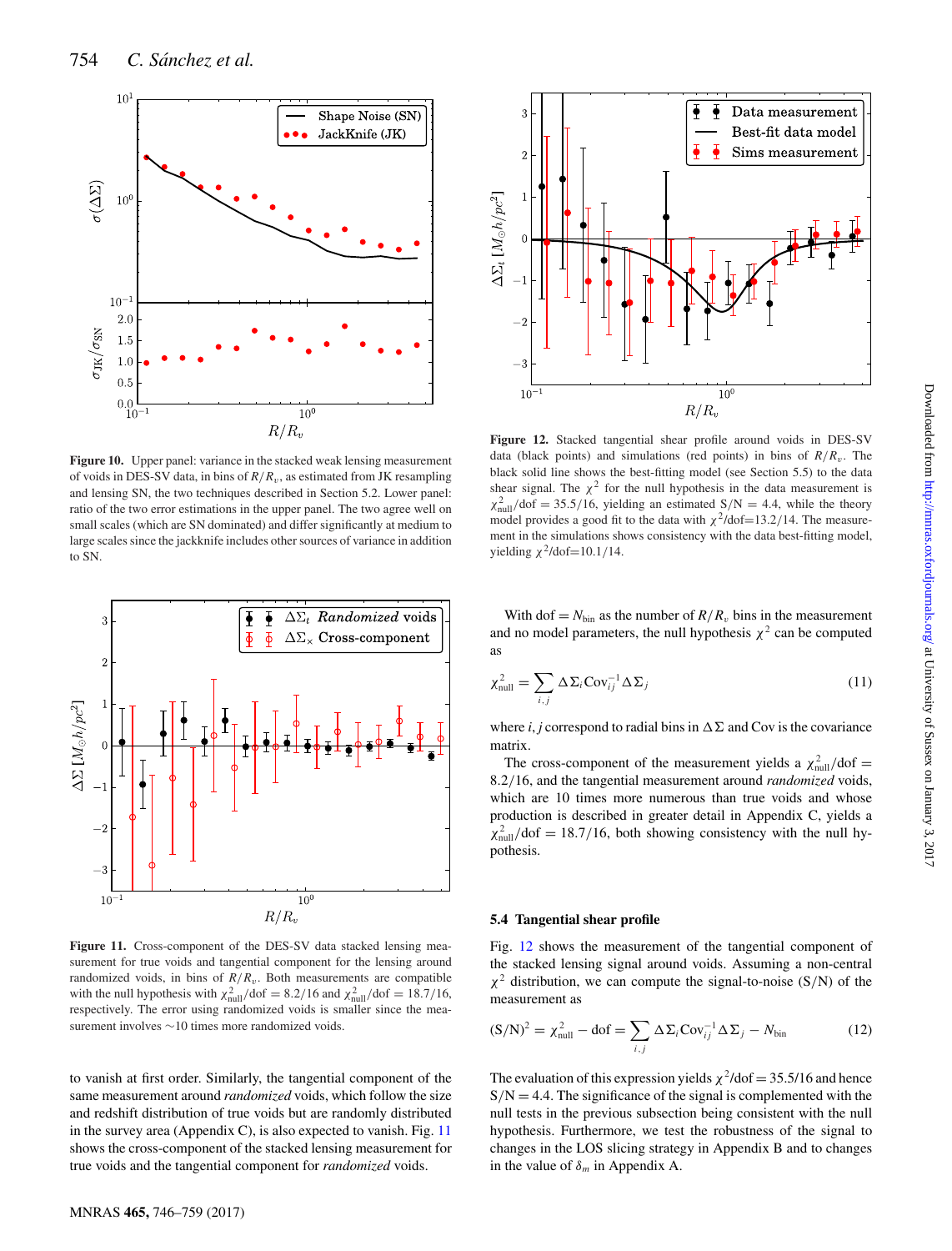

**Figure 13.** Constraints on void central underdensity  $\delta_c$  and scale radius  $r_s$ from the DES-SV data void lensing measurements in Fig. [12.](#page-8-2) Best-fitting values are  $r_s = 1.05 R_v$  and  $\delta_c = -0.60$ , and the  $\chi^2$ /dof for the fit is 13.2/14. There is good agreement between the void edge determined from galaxies,  $R_v$ , and the void edge determined from lensing,  $r_s$ .

#### **5.5 Model fits**

We use the 3D void profile of Hamaus, Sutter & Wandelt [\(2014b\)](#page-11-71) (henceforth HSW14)

$$
\frac{\rho_v(r)}{\bar{\rho}} - 1 = \delta_c \frac{1 - (r/r_s)^\alpha}{1 + (r/R_v)^\beta},\tag{13}
$$

and fit two parameters: the central underdensity  $\delta_c$  and the scale radius *r<sup>s</sup>* . Note that *r* here denotes the 3D (in contrast to projected) radius. We do not fit the inner and outer slopes  $\alpha$  and  $\beta$  using the lensing data, but fix their values to the simulation fits of HSW14. That work showed that  $\alpha$  and  $\beta$  are not independent parameters but determined by the ratio  $r_s/R_v$ , which yields  $\alpha = 2.1$  and  $\beta = 9.1$  for the best-fitting  $r_s$  shown in Fig. [13.](#page-9-0) Following Krause et al.  $(2013)$ , the lensing observable  $\Delta \Sigma(R/R_v)$  is related to the 3D density by

$$
\Delta \Sigma(R/R_v) = \bar{\Sigma}(
$$

where the projected surface density is given by

$$
\Sigma(R/R_v) = \int \mathrm{d}r_{\rm los} \,\rho_{\rm v} \left( \sqrt{r_{\rm los}^2 + R^2} \right) - \bar{\rho} \,, \tag{15}
$$

and  $\bar{\rho}$  is the cosmological mean mass density.

The resulting parameter constraints are shown in Fig. [13.](#page-9-0) The reduced  $\chi^2$ /dof = 13.2/14 implies a good fit to the theory model. Even though the uncertainties are important, the best-fitting  $\delta_c = -0.60$  is in agreement with the density profile shown in Fig. [9,](#page-7-0) which is at the same time in agreement with the profile measured in simulations. In order to further support the data measurement using simulations, we have measured the lensing signal in the simulations using the same number of voids as in the data. The resulting measurement can be found in Fig. [12,](#page-8-2) and it shows consistency with the best-fitting model to the data with  $\chi^2$ /dof = 10.1/14.

Additionally, the best-fitting  $\delta_c$  and the trend in Fig. [13](#page-9-0) are in agreement with findings in HSW14. However, note the important differences between our work and HSW14: we use photometric galaxies instead of *N*-body dark matter particles. More importantly, we are using a different void finder. Thus, it should not be surprising that our mean void radius  $(R_v)$ , scale radius  $(r_s)$ , and mean void underdensity  $(\delta_c)$  do not match all the relations obeyed by theirs. For example, their void sample with  $r_s/R_v \simeq 1.05$  (matching our best-fitting value) is slightly smaller ( $R_v \simeq 29$  Mpc  $h^{-1}$ ) and more empty ( $\delta_c \simeq -0.7$ ) than ours.

Finally, we can use the constraints on  $\delta_c$  being negative as an alternative estimate of the significance in the lensing detection, which is consistent with the estimation in equation (12): marginalizing over *r<sub>s</sub>*, we find  $\delta_c < 0$  with a significance of 4.6 $\sigma$  (4.8 $\sigma$  if we fix *r<sub>s</sub>* to its best-fitting value). The best-fitting value of  $r<sub>s</sub>$  is compatible with  $R_v$  at the 1 $\sigma$  level. Based on equation (13),  $r = r_s$  is just the place where the local 3D density returns to the cosmic mean,  $\rho = \bar{\rho}$ . The definition of  $R_v$  is based on where the local galaxy density returns to the mean (Fig. [1\)](#page-3-0). So given this best-fitting model, we see that the void wall in the mass distribution (determined from lensing) agrees well with the void wall in the galaxy distribution.

#### **5.6 Comparison to previous measurements**

Other measurements of weak gravitational lensing around voids or underdensities have been performed in recent years. Melchior et al. [\(2014\)](#page-11-68) used the SDSS void catalogue of Sutter et al. [\(2012\)](#page-11-16) to carry out the first detection of lensing around voids, although at low  $S/N$ . Clampitt & Jain [\(2015\)](#page-11-24), using a similar data sample, optimized the void-finding strategy for lensing purposes and were able to achieve a higher  $S/N \sim 7$  in the lensing measurement. The void finder in this work is similar to that of Clampitt & Jain [\(2015\)](#page-11-24), even though we did not attempt to optimize the lensing detection but to minimize the photo-*z* related impact in the voidfinding procedure. Our comparable lensing S/N is encouraging given the use of photometric redshifts and a smaller data set – this highlights the viability of photometric void finders as well as the quality of the DES data.

Gruen et al. [\(2016\)](#page-11-73) changed the approach and, instead of looking at individual cosmic voids, measured the lensing signal around troughs in the DES-SV galaxy distribution, defined as underdensities in the projection of lens galaxies over a wide range in redshift. That produced a high S/N lensing measurement around those structures, and they successfully modelled that to probe the connection between galaxies and matter. In that respect, trough lensing does not constrain void profiles or abundances but it is sensitive to the galaxy bias and even cosmology.

#### **6 DISCUSSION**

We have presented a new void finder designed for photometric surveys and applied it to early Dark Energy Survey data and simulations. Fixing the LOS size of the slice to be at least twice the photo-*z*scatter, we find the number of voids found in simulated spectroscopic and photometric galaxy catalogues to be within 20 per cent for all transverse void sizes, and indistinguishable for voids with projected size larger than 70 Mpc  $h^{-1}$ . For such large voids, most have a one-to-one match with nearly the same assigned centre and radius.

This result – that the largest voids are the ones most faithfully preserved in a photometric redshift survey – has implications for the expected spatial and dynamic properties of our voids. Ceccarelli et al. [\(2013\)](#page-11-74) classified voids into those with and without surrounding overdense shells: large voids without shells tend to expand, while smaller voids surrounded by overdense shells are in the process of being crushed by the surrounding shell. This is a useful division for understanding void dynamics, as predicted analytically by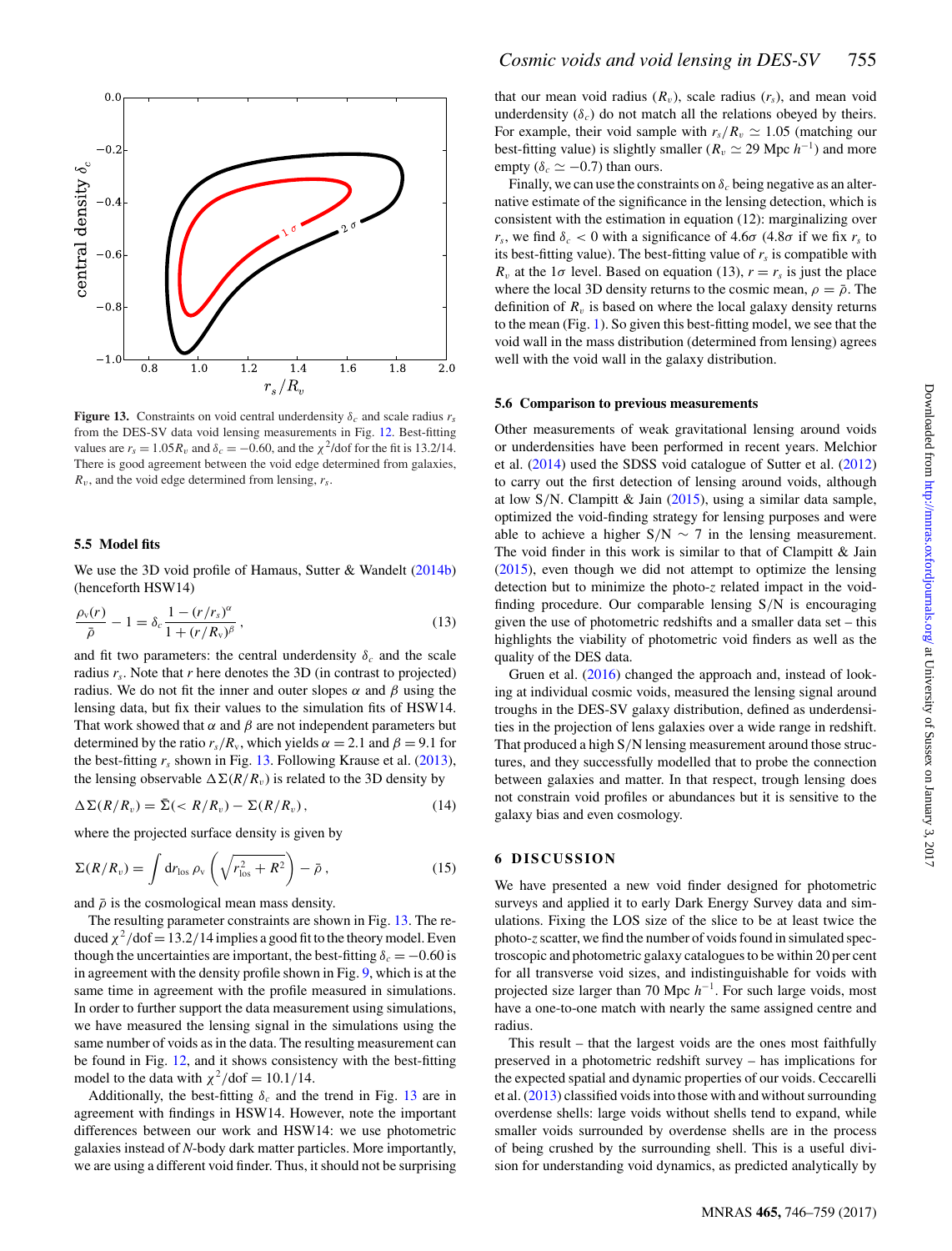<span id="page-11-63"></span><span id="page-11-10"></span>Sheth  $\&$  van de Weygaert [\(2004\)](#page-11-75) and later studied in simulations (Ceccarelli et al. [2013;](#page-11-74) Paz et al. [2013;](#page-11-76) Hamaus et al. [2014b\)](#page-11-71) and data (Ruiz et al. [2015\)](#page-11-77). Furthermore, this classification has been useful for predicting large-scale bulk flows of voids in both simulations (Lambas et al. [2016\)](#page-11-78) and data (Ceccarelli et al. [2016\)](#page-11-79). These works found that large voids are on average receding from each other, while small voids in overdense shells are approaching each other.

<span id="page-11-82"></span><span id="page-11-81"></span><span id="page-11-65"></span><span id="page-11-60"></span><span id="page-11-58"></span><span id="page-11-50"></span><span id="page-11-45"></span><span id="page-11-8"></span><span id="page-11-0"></span>Most importantly, we have applied the algorithm to the DES-SV data and found a total of 87 voids over the redshift range 0.2 < *z* < 0.8. Our ∼4σ detection of the weak gravitational lensing signal of these voids shows they are truly underdense in the matter field and hence not simply a product of Poisson noise, tracer density effects or any systematics in the data. Assuming a model profile (HSW14), we find a best-fitting central density of  $\delta_c \sim -0.6$  and scale radius  $r_s \sim R_v$ . Since  $r_s$  is the void edge determined from lensing, and  $R_v$  is the edge determined from the galaxy distribution, the best-fitting lensing model shows consistency between the mass and galaxy distributions of voids. Note however that the contours are broad and still allow for the possibility of  $r_s \gtrsim R_v$ .

<span id="page-11-93"></span><span id="page-11-79"></span><span id="page-11-74"></span><span id="page-11-51"></span><span id="page-11-47"></span><span id="page-11-21"></span><span id="page-11-11"></span>Further applications of the same void finder will be explored in future DES data samples. Of particular interest is the study of the CMB cold imprint of voids (Kovács et al. [2016\)](#page-11-80), related to the properties and presence of Dark Energy through the integrated Sachs–Wolfe effect (Granett et al. [2008;](#page-11-36) Cai et al. [2010;](#page-11-81) Cai, Padilla & Li [2014;](#page-11-82) Hotchkiss et al. [2014\)](#page-11-83).

<span id="page-11-90"></span><span id="page-11-70"></span><span id="page-11-61"></span><span id="page-11-56"></span><span id="page-11-53"></span><span id="page-11-48"></span><span id="page-11-40"></span><span id="page-11-37"></span><span id="page-11-28"></span><span id="page-11-27"></span><span id="page-11-24"></span><span id="page-11-19"></span>The advances in this work towards finding voids in photometric surveys are also exciting in light of recent advances in void cosmology. Clampitt et al. [\(2016a\)](#page-11-48) studied void–void and void–galaxy clustering and derived void bias, using the spectroscopic SDSS LRG sample. Hamaus et al. [\(2016\)](#page-11-4) applied the Alcock–Paczynski test to void clustering statistics to put ∼10 per cent constraints on  $\Omega_m$  using voids identified using CMASS galaxies as tracers, a result that was anticipated in simulations by the same group (Hamaus et al. [2014c](#page-11-84)[,a,](#page-11-85) [2015\)](#page-11-86). Kitaura et al. [\(2016\)](#page-11-3) reported greater than  $3\sigma$  evidence of the presence of baryonic acoustic oscillations (BAO) in void correlations, again using CMASS galaxies. This impressive measurement was made possible by the new void finder presented in Zhao et al. [\(2016\)](#page-11-26) and detailed studies with mock CMASS samples presented in Liang et al. [\(2016\)](#page-11-87). While the CMASS sample from BOSS covers a very large area, it lacks a suitable background source sample for direct lensing measurements of void density profiles. Upcoming photometric surveys, which will have many background sources available, will make the combination of void clustering and lensing over large volumes a reality.

<span id="page-11-86"></span><span id="page-11-85"></span><span id="page-11-84"></span><span id="page-11-83"></span><span id="page-11-73"></span><span id="page-11-71"></span><span id="page-11-66"></span><span id="page-11-64"></span><span id="page-11-41"></span><span id="page-11-39"></span><span id="page-11-38"></span><span id="page-11-36"></span><span id="page-11-34"></span><span id="page-11-31"></span><span id="page-11-30"></span><span id="page-11-25"></span><span id="page-11-18"></span><span id="page-11-4"></span>In addition to constraining standard cosmological parameters, voids have been used to investigate alternative dark matter scenarios like warm dark matter (Yang et al. [2015\)](#page-11-88), or the effects of neutrinos on void lensing (Massara et al. [2015\)](#page-11-89). Especially numerous are the studies on void abundance (Li [2011;](#page-11-22) Clampitt, Cai & Li [2013;](#page-11-90) Cai et al. [2015;](#page-11-11) Lam et al. [2015;](#page-11-91) Zivick et al. [2015;](#page-11-92) Pollina et al. [2016\)](#page-11-49) and lensing (Cai et al. [2014;](#page-11-82) Barreira et al. [2015\)](#page-11-10) as promising probes of alternatives to general relativity (GR). In particular, Barreira et al. [\(2015\)](#page-11-10) used simulations of Galileon gravity to show that the lensing signal of voids can be double that in GR. Comparing to the SDSS void lensing results of Clampitt & Jain [\(2015\)](#page-11-24), they showed that the size of the difference is comparable to current observational errors. Furthermore, another recent development by Cautun, Cai & Frenk [\(2016\)](#page-11-93) has shown that the signal-to-noise ratio for void lensing can be increased by describing the void profile relative to the boundary rather than the centre. Such advances,

<span id="page-11-80"></span><span id="page-11-72"></span><span id="page-11-33"></span><span id="page-11-23"></span><span id="page-11-3"></span>combined with the increasing quality and volume of data from ongoing surveys, will bring modified gravity constraints using voids within reach. The algorithm in this work ensures that the statistical power of these new photometric data sets can be brought to bear on void measurements.

#### <span id="page-11-91"></span><span id="page-11-78"></span><span id="page-11-54"></span><span id="page-11-1"></span>**ACKNOWLEDGEMENTS**

<span id="page-11-29"></span><span id="page-11-15"></span>This paper has gone through internal review by the DES collaboration. It has been assigned DES paper id DES-2016-0168 and FermiLab preprint number PUB-16-173-AE.

<span id="page-11-89"></span><span id="page-11-87"></span><span id="page-11-57"></span><span id="page-11-52"></span><span id="page-11-22"></span><span id="page-11-7"></span><span id="page-11-5"></span>Funding for the DES Projects has been provided by the U.S. Department of Energy, the U.S. National Science Foundation, the Ministry of Science and Education of Spain, the Science and Technology Facilities Council of the United Kingdom, the Higher Education Funding Council for England, the National Center for Supercomputing Applications at the University of Illinois at Urbana– Champaign, the Kavli Institute of Cosmological Physics at the University of Chicago, the Center for Cosmology and Astro-Particle Physics at the Ohio State University, the Mitchell Institute for Fundamental Physics and Astronomy at Texas A&M University, Financiadora de Estudos e Projetos, Fundação Carlos Chagas Filho de Amparo a Pesquisa do Estado do Rio de Janeiro, Conselho Nacional ` de Desenvolvimento Científico e Tecnológico and the Ministério da Ciência, Tecnologia e Inovação, the Deutsche Forschungsgemeinschaft and the Collaborating Institutions in the Dark Energy Survey.

<span id="page-11-77"></span><span id="page-11-76"></span><span id="page-11-69"></span><span id="page-11-68"></span><span id="page-11-62"></span><span id="page-11-49"></span><span id="page-11-43"></span><span id="page-11-20"></span><span id="page-11-17"></span><span id="page-11-14"></span><span id="page-11-13"></span>The Collaborating Institutions are Argonne National Laboratory, the University of California at Santa Cruz, the University of Cambridge, Centro de Investigaciones Energeticas, Medioambi- ´ entales y Tecnológicas-Madrid, the University of Chicago, University College London, the DES-Brazil Consortium, the University of Edinburgh, the Eidgenössische Technische Hochschule (ETH) Zürich, Fermi National Accelerator Laboratory, the University of Illinois at Urbana–Champaign, the Institut de Ciencies de l'Espai ` (IEEC/CSIC), the Institut de Física d'Altes Energies, Lawrence Berkeley National Laboratory, the Ludwig-Maximilians Universität München and the associated Excellence Cluster Universe, the University of Michigan, the National Optical Astronomy Observatory, the University of Nottingham, The Ohio State University, the University of Pennsylvania, the University of Portsmouth, SLAC National Accelerator Laboratory, Stanford University, the University of Sussex, Texas A&M University and the OzDES Membership Consortium.

<span id="page-11-75"></span><span id="page-11-67"></span><span id="page-11-55"></span><span id="page-11-46"></span><span id="page-11-44"></span><span id="page-11-42"></span><span id="page-11-35"></span><span id="page-11-16"></span><span id="page-11-12"></span><span id="page-11-9"></span><span id="page-11-6"></span><span id="page-11-2"></span>The DES data management system is supported by the National Science Foundation under grant number AST-1138766. The DES participants from Spanish institutions are partially supported by MINECO under grants AYA2012-39559, ESP2013- 48274, FPA2013-47986, and Centro de Excelencia Severo Ochoa SEV-2012-0234. Research leading to these results has received funding from the European Research Council under the European Union's Seventh Framework Programme (FP7/2007-2013) including ERC grant agreements 240672, 291329, and 306478. Support for DG was provided by NASA through the Einstein Fellowship Program, grant PF5-160138.

<span id="page-11-92"></span><span id="page-11-88"></span><span id="page-11-59"></span><span id="page-11-32"></span><span id="page-11-26"></span>We are grateful for the extraordinary contributions of our CTIO colleagues and the DECam Construction, Commissioning and Science Verification teams in achieving the excellent instrument and telescope conditions which have made this work possible. The success of this project also relies critically on the expertise and dedication of the DES Data Management group.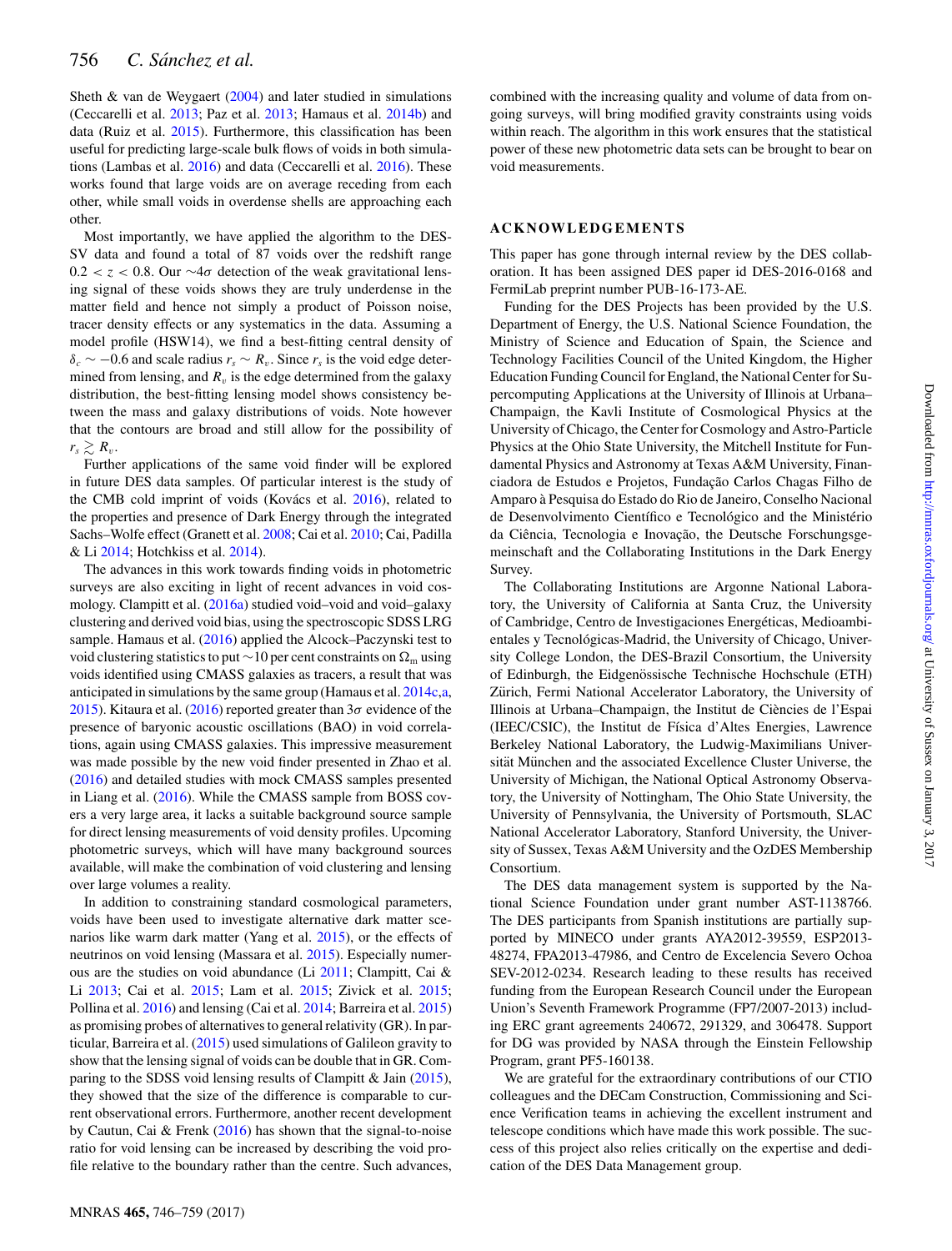# <span id="page-12-0"></span>**REFERENCES**

- Aihara H. et al., 2011, ApJS, 193, 29
- Barreira A., Cautun M., Li B., Baugh C. M., Pascoli S., 2015, J. Cosmol. Astropart. Phys., 2015, 028
- Becker M. R. et al., 2016, Phys. Rev. D, 94, 022002
- Behroozi P. S., Wechsler R. H., Wu H.-Y., 2013, ApJ, 762, 109
- Betancort-Rijo J., Patiri S. G., Prada F., Romano A. E., 2009, MNRAS, 400, 1835
- Bonnett C. et al., 2016, Phys. Rev. D, 94, 042005
- Bos E. G. P., van de Weygaert R., Dolag K., Pettorino V., 2012, MNRAS, 426, 440
- Bruzual G., Charlot S., 2003, MNRAS, 344, 1000
- Busha M. T., Wechsler R. H., Becker M. R., Erickson B., Evrard A. E., 2013, Am. Astron. Soc. Meeting, 221, 341.07
- Cai Y.-C., Cole S., Jenkins A., Frenk C. S., 2010, MNRAS, 407, 201
- Cai Y.-C., Padilla N., Li B., 2014, preprint [\(arXiv:1410.8355\)](http://arxiv.org/abs/1410.8355)
- Cai Y.-C., Padilla N., Li B., 2015, MNRAS, 451, 1036
- Cautun M., Cai Y.-C., Frenk C. S., 2016, MNRAS, 457, 2540
- Ceccarelli L., Padilla N. D., Valotto C., Lambas D. G., 2006, MNRAS, 373, 1440
- Ceccarelli L., Paz D., Lares M., Padilla N., Lambas D. G., 2013, MNRAS, 434, 1435
- Ceccarelli L., Ruiz A. N., Lares M., Paz D. J., Maldonado V. E., Luparello H. E., Lambas D. G., 2016, MNRAS, 461, 4013
- Chan K. C., Hamaus N., Desjacques V., 2014, Phys. Rev. D, 90, 103521
- Chang C. et al., 2015, Phys. Rev. Lett., 115, 051301
- Clampitt J., Jain B., 2015, MNRAS, 454, 3357
- Clampitt J., Cai Y.-C., Li B., 2013, MNRAS, 431, 749
- Clampitt J., Jain B., Sanchez C., 2016a, MNRAS, 456, 4425 ´
- Clampitt J. et al., 2016b, MNRAS, preprint [\(arXiv:1603.05790\)](http://arxiv.org/abs/1603.05790)
- Colberg J. M., Sheth R. K., Diaferio A., Gao L., Yoshida N., 2005, MNRAS, 360, 216
- Colberg J. M. et al., 2008, MNRAS, 387, 933
- Colless M. et al., 2001, MNRAS, 328, 1039
- Conroy C., Wechsler R. H., Kravtsov A. V., 2006, ApJ, 647, 201
- Crocce M., Pueblas S., Scoccimarro R., 2006, MNRAS, 373, 369
- Crocce M., Gaztañaga E., Cabré A., Carnero A., Sánchez E., 2011, MNRAS, 417, 2577
- Crocce M. et al., 2016, MNRAS, 455, 4301
- Dark Energy Survey Collaboration et al., 2016, MNRAS, 460, 1270
- Dawson K. S. et al., 2013, AJ, 145, 10
- de Jong J. T. A. et al., 2013, ESO Messenger, 154, 44
- Diehl H. T. et al., 2014, Proc. SPIE, 91490V
- Drinkwater M. J. et al., 2010, MNRAS, 401, 1429
- Elyiv A., Marulli F., Pollina G., Baldi M., Branchini E., Cimatti A., Moscardini L., 2015, MNRAS, 448, 642
- Flaugher B., 2005, Int. J. Mod. Phys., A20, 3121
- Flaugher B. et al., 2015, AJ, 150, 150
- Gorski K. M., Hivon E., Banday A. J., Wandelt B. D., Hansen F. K., Reinecke M., Bartelmann M., 2005, ApJ, 622, 759
- Granett B. R., Neyrinck M. C., Szapudi I., 2008, ApJ, 683, L99
- Gruen D. et al., 2016, MNRAS, 455, 3367
- Hamaus N., Wandelt B. D., Sutter P. M., Lavaux G., Warren M. S., 2014a, Phys. Rev. Lett., 112, 041304
- Hamaus N., Sutter P. M., Wandelt B. D., 2014b, Phys. Rev. Lett., 112, 251302 HSW14
- Hamaus N., Sutter P., Lavaux G.,Wandelt B. D., 2014c, J. Cosmol. Astropart. Phys., 2014, 013
- Hamaus N., Sutter P., Lavaux G., Wandelt B. D., 2015, J. Cosmol. Astropart. Phys., 2015, 036
- Hamaus N., Pisani A., Sutter P. M., Lavaux G., Escoffier S., Wandelt B. D., Weller J., 2016, Phys. Rev. Lett., 117, 091302
- Hotchkiss S., Nadathur S., Gottlober S., Iliev I. T., Knebe A., Watson W. A., Yepes G., 2014, MNRAS, 446, 1321
- Hoyle F., Vogeley M. S., 2002, ApJ, 566, 641
- Jarvis M. et al., 2016, MNRAS, 460, 2245
- <span id="page-12-1"></span>Jennings E., Li Y., Hu W., 2013, MNRAS, 434, 2167
- Kaiser N., Tonry J. L., Luppino G. A., 2000, PASP, 112, 768
- Kitaura F.-S. et al., 2016, Phys. Rev. Lett., 116, 171301
- Kovács A. et al., 2016, MNRAS, preprint ([arXiv:1610.00637\)](http://arxiv.org/abs/1610.00637)
- Krause E., Chang T.-C., Doré O., Umetsu K., 2013, APJL, 762, 120 Kwan J. et al., 2017, MNRAS, 464, 4045
- Lam T. Y., Clampitt J., Cai Y.-C., Li B., 2015, MNRAS, 450, 3319
- Lambas D. G., Lares M., Ceccarelli L., Ruiz A. N., Paz D. J., Maldonado
- V. E., Luparello H. E., 2016, MNRAS, 455, L99
- Lavaux G., Wandelt B. D., 2010, MNRAS, 403, 1392
- Lavaux G., Wandelt B. D., 2012, ApJ, 754, 109
- Le Fèvre O. et al., 2005, A&A, 439, 845
- Lee J., Park D., 2009, ApJ, 696, L10
- Leistedt B. et al., 2016, ApJS, 226, 24
- Lewis A., Bridle S., 2002, Phys. Rev. D, 66, 103511
- Li B., 2011, MNRAS, 411, 2615
- Liang Y., Zhao C., Chuang C.-H., Kitaura F.-S., Tao C., 2016, MNRAS, 459, 4020
- Mao Q., Berlind A. A., Scherrer R. J., Neyrinck M. C., Scoccimarro R., Tinker J. L., McBride C. K., Schneider D. P., 2016, preprint [\(arXiv:1602.06306\)](http://arxiv.org/abs/1602.06306)
- Massara E., Villaescusa-Navarro F., Viel M., Sutter P., 2015, J. Cosmol. Astropart. Phys., 2015, 018
- Melchior P., Sutter P. M., Sheldon E. S., Krause E., Wandelt B. D., 2014, MNRAS, 440, 2922
- Nadathur S., Hotchkiss S., Diego J. M., Iliev I. T., Gottlober S., Watson W. A., Yepes G., 2015, MNRAS, 449, 3997
- Neyrinck M. C., 2008, MNRAS, 386, 2101
- Norberg P., Baugh C. M., Gaztañaga E., Croton D. J., 2009, MNRAS, 396, 19
- Padilla N. D., Ceccarelli L., Lambas D. G., 2005, MNRAS, 363, 977
- Paz D., Lares M., Ceccarelli L., Padilla N., Lambas D. G., 2013, MNRAS, 436, 3480
- Platen E., Van De Weygaert R., Jones B. J. T., 2007, MNRAS, 380, 551
- Pollina G., Baldi M., Marulli F., Moscardini L., 2016, MNRAS, 455, 3075
- Reddick R. M., Wechsler R. H., Tinker J. L., Behroozi P. S., 2013, ApJ, 771, 30
- Rozo E. et al., 2016, MNRAS, 461, 1431
- Ruiz A. N., Paz D. J., Lares M., Luparello H. E., Ceccarelli L., Lambas D. G., 2015, MNRAS, 448, 1471
- Rykoff E. S. et al., 2014, ApJ, 785, 104
- Sahlén M., Zubeldía Í., Silk J., 2016, ApJ, 820, L7
- Sánchez C. et al., 2014, MNRAS, 445, 1482
- Sheldon E. S. et al., 2004, AJ, 127, 2544
- Sheth R. K., van de Weygaert R., 2004, MNRAS, 350, 517
- Song H., Lee J., 2009, ApJ, 701, L25
- Spolyar D., Sahlen M., Silk J., 2013, Phys. Rev. Lett., 111, 241103 ´
- Springel V., 2005, MNRAS, 364, 1105
- Sutter P. M., Lavaux G., Wandelt B. D., Weinberg D. H., 2012, ApJ, 761, 44
- Sutter P. M., Lavaux G., Hamaus N., Wandelt B. D., Weinberg D. H., Warren M. S., 2014a, MNRAS, 442, 462
- Sutter P. M., Pisani A., Wandelt B. D., Weinberg D. H., 2014b, MNRAS, 443, 2983
- Tyson J. A., Wittman D. M., Hennawi J. F., Spergelb D. N., 2003, Nucl. Phys. B, 124, 21
- Wechsler R. H., 2004, in Mulchaey J. S., Dressler A., Oemler A., eds, Clust. Galaxies Probes Cosmol. Struct. Galaxy Evol. from Carnegie Obs. Centen. Symp. Carnegie Obs. Astrophys. Ser., Pasadena Carnegie Ob
- Yang L. F., Neyrinck M. C., Aragón-Calvo M. A., Falck B., Silk J., 2015, MNRAS, 451, 3606
- York D. G. et al., 2000, AJ, 120, 1579
- Zhao C., Tao C., Liang Y., Kitaura F.-S., Chuang C.-H., 2016, MNRAS, 459, 2670
- Zivick P., Sutter P. M., Wandelt B. D., Li B., Lam T. Y., 2015, MNRAS, 451, 4215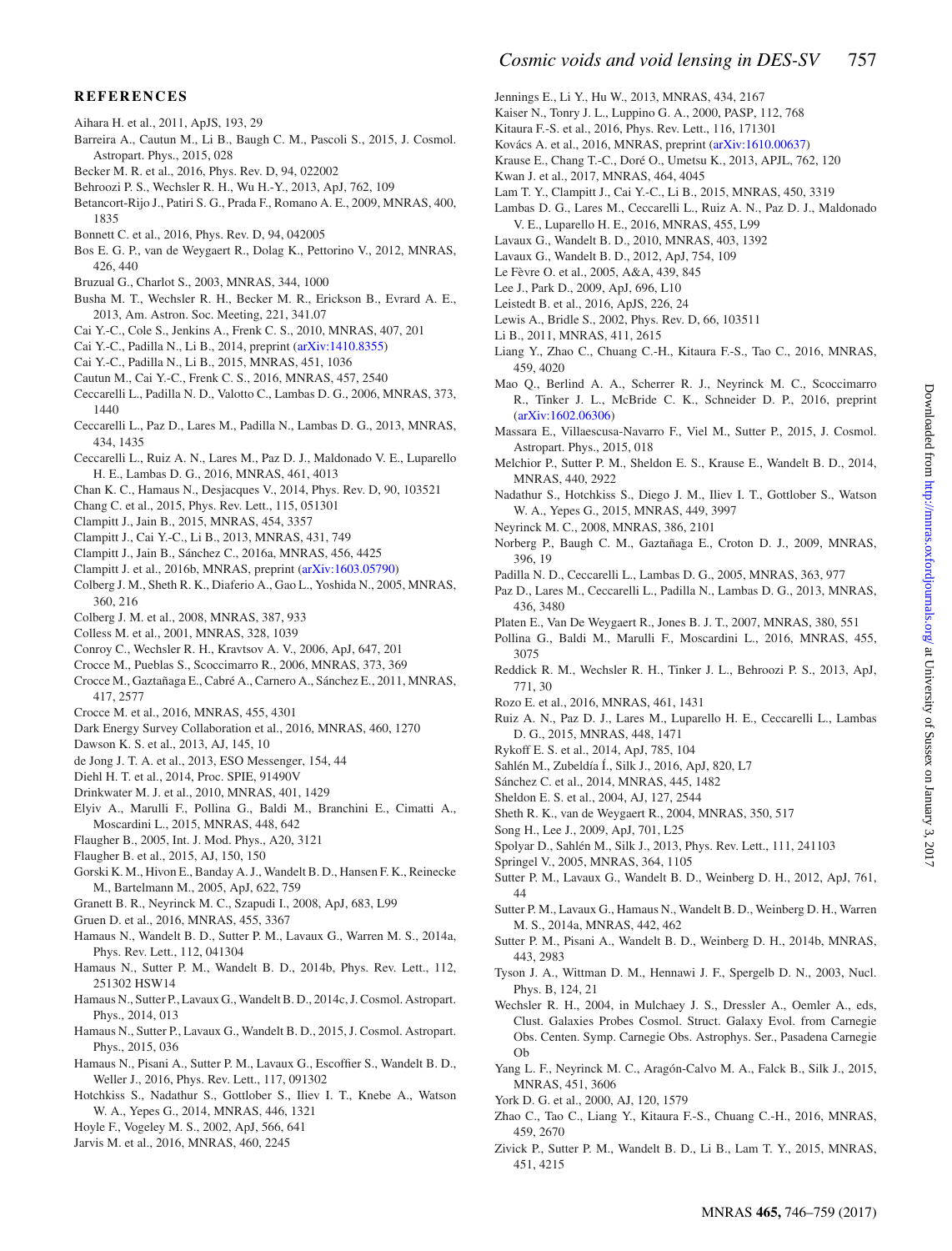<span id="page-13-42"></span>

<span id="page-13-1"></span><span id="page-13-0"></span>**Figure A1.** Stacked void lensing signal in DES-SV data for three choices of  $\delta_m$ : −0.33, −0.30 (fiducial), −0.27. The black line shows the best-fitting model to the fiducial measurement. The comparison shows good agreement between the three sets of measurements.

# <span id="page-13-3"></span><span id="page-13-2"></span>**APPENDIX A: CHOICE OF** δ*<sup>m</sup>*

<span id="page-13-6"></span><span id="page-13-5"></span><span id="page-13-4"></span>The void finder presented in Section 3 of this paper produces a void catalogue which depends on the chosen value for the maximum density contrast  $(\delta_m)$  of a pixel to become a void centre (see Section 3.1). The most significant, and hence the deepest voids found by the algorithm are independent of the choice of  $\delta_m$ , but the total number of voids in the catalogue will vary with that choice. With the fiducial value being  $\delta_m = -0.30$ , in this appendix, we vary that value by 10 per cent high and low, and test the impact of these changes in the void lensing signal in the data.

<span id="page-13-12"></span><span id="page-13-11"></span><span id="page-13-10"></span><span id="page-13-9"></span><span id="page-13-8"></span><span id="page-13-7"></span>The fiducial void catalogue with  $\delta_m = -0.30$  contains 78 voids and the goodness of the best-fitting model to its lensing signal (see Section 5.5) is 13.2/14. The catalogue with  $\delta_m = -0.33$  contains 73 voids and the goodness of the lensing fiducial best-fitting model is 12.9/14. The catalogue with  $\delta_m = -0.27$  contains 107 voids and the goodness of the lensing fiducial best-fitting model is 11.9/14. The good agreement between the lensing signal in the three cases is also shown in Fig. [A1.](#page-12-0)

# <span id="page-13-16"></span><span id="page-13-15"></span><span id="page-13-14"></span><span id="page-13-13"></span>**APPENDIX B: LENSING ON INDIVIDUAL SLICINGS**

<span id="page-13-18"></span><span id="page-13-17"></span>In Section 4.2, we presented a way of combining different slicings of the LOS, oversampling it with slices of 100 Mpc  $h$ <sup>-1</sup> thickness every 20 Mpc  $h^{-1}$ , in order to get more information in that direction. Voids found in neighbouring slices are joined if their centres are close enough, and the resulting group of voids is considered an individual physical underdensity.

<span id="page-13-22"></span><span id="page-13-21"></span><span id="page-13-20"></span><span id="page-13-19"></span>In this appendix, we test the impact of that procedure on the void lensing results presented in this paper (Section 5). For that purpose, we perform the lensing measurement on the set of voids found in each individual slicing, corresponding to the five columns



<span id="page-13-25"></span><span id="page-13-24"></span><span id="page-13-23"></span>**Figure B1.** Stacked void lensing signal in DES-SV data for each of the five individual slicings (thin black lines) and for their mean (thick black line), compared to the standard deviation of the individual slicings measurements (shaded grey region). The actual measurement of the final void catalogue from Section 5 is also shown (red data points with errors). This comparison shows good agreement between the combined and individual slicings.

<span id="page-13-30"></span><span id="page-13-29"></span><span id="page-13-28"></span><span id="page-13-27"></span><span id="page-13-26"></span>in the graphical representation of Fig. [6.](#page-5-1) Note that in the case of individual slicings there is no overlap between the slices in which voids are found. The corresponding five lensing measurements, together with its mean and standard deviation, are shown in Fig. B1, where they are compared to the lensing measurement presented in Section 5. The comparison in that plot, with the majority of points from the combined slicings measurement being within  $1\sigma$  of the mean individual slicings case, shows how the combined slicing approach is not affecting the lensing results in this work in any other way than reducing the noise in the measurement.

# <span id="page-13-34"></span><span id="page-13-33"></span><span id="page-13-32"></span><span id="page-13-31"></span>**APPENDIX C: RANDOMIZED VOID CATALOGUE**

<span id="page-13-37"></span><span id="page-13-36"></span><span id="page-13-35"></span>The *randomized* void catalogue in this paper is produced such that it mimics the properties of the true void catalogue in redshift and radius. We start from a set of random points inside the data mask; they will constitute the centres of the *randomized* voids. We assign a redshift to each random point drawn for the true redshift distribution of voids and, to each *randomized* void, we assign an angular radius from the true distribution of angular radii for voids of similar redshift (in a window of  $\Delta z = 0.1$ ), this way preserving the redshift–angular radius relation. Finally, from the angular radius and the redshift, we compute the comoving radius of the *randomized* voids.

<span id="page-13-41"></span><span id="page-13-40"></span><span id="page-13-39"></span><span id="page-13-38"></span>After this process, we have a *randomized* void catalogue with the same properties as the true one. Then, we also apply the process described in Section 4.1 to get rid of voids near the survey edges. At the end, the *randomized* void catalogue has 10 times as many objects as the true one. Fig. [C1](#page-13-42) shows the agreement between the distributions of the true and *randomized* voids in redshift and comoving and angular radius.